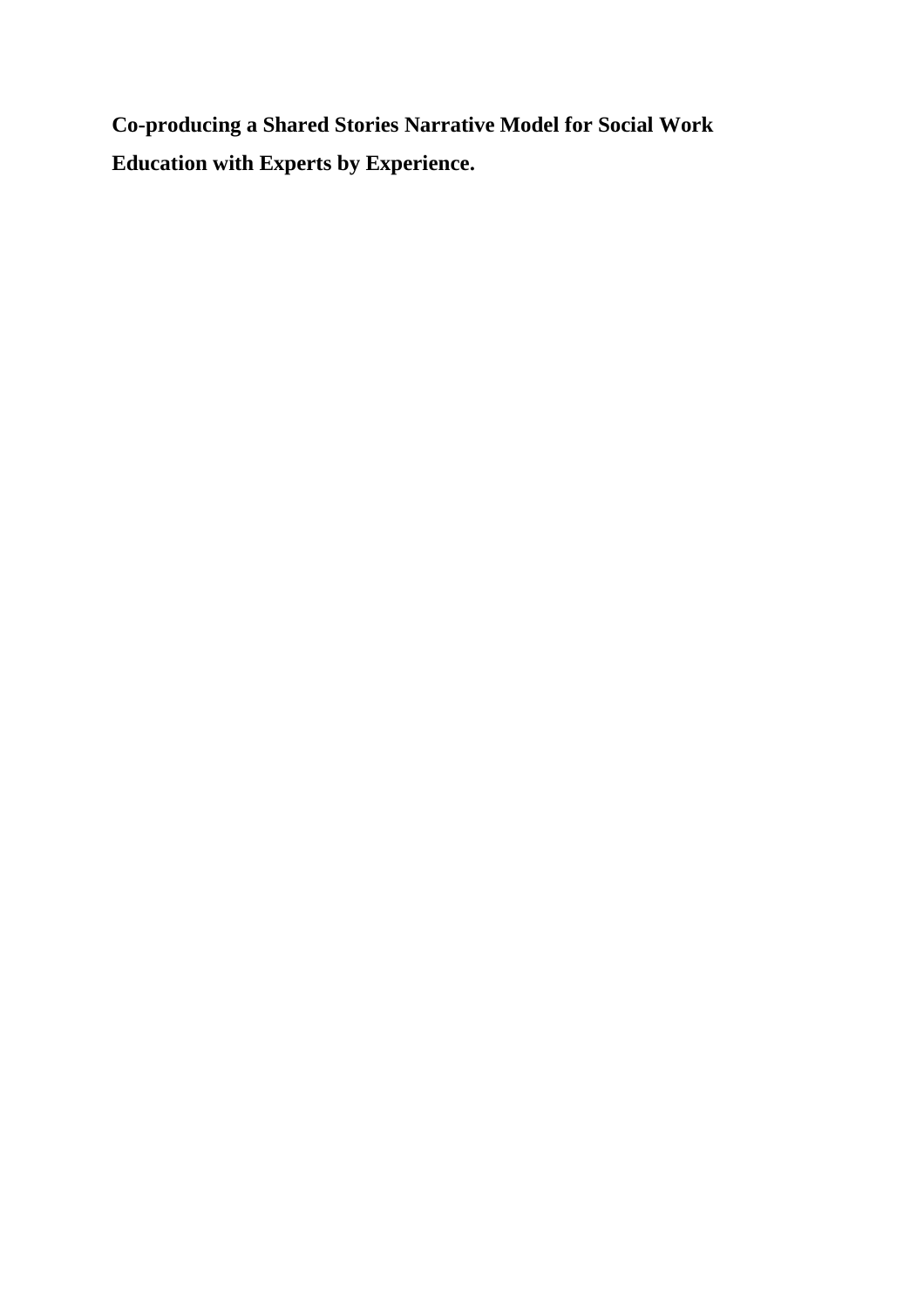Authors: Denise MacDermott and Caoimhe Harkin-MacDermott

Contact Details: Denise MacDermott,

 Course Director BSc (Hons) social work, Senior Fellow of the Higher Education Academy, Faculty of Arts, Humanities and Social Sciences, Ulster University Magee Campus Derry City BT48 7JL

(Correspondence and proofs)

E: [dj.macdermott@ulster.ac.uk](mailto:dj.macdermott@ulster.ac.uk) T: 44 (0)2871675313

Caoimhe Harkin MacDermott, Practice Learning Centre Manager, Bryson Care Practice Learning Centre, Block 1, 1st Floor Glendermott Valley Business Park, Tullyalley Derry City BT47 3QR

E: [cmacdermott@brysoncarewest.org](mailto:cmacdermott@brysoncarewest.org) T:44 (0)2871 321987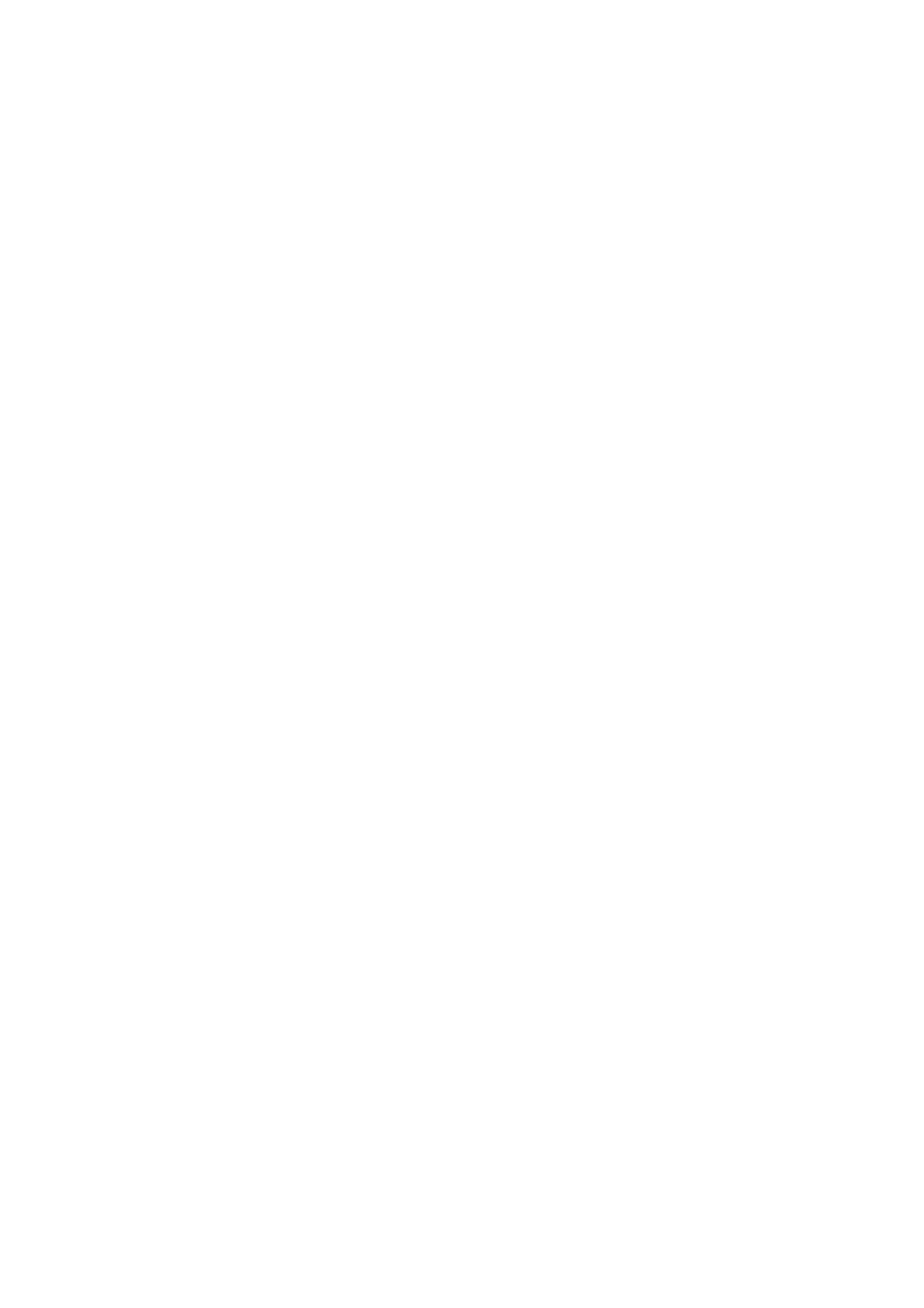# **Co-producing a Shared Stories Narrative Model for Social Work Education with Experts by Experience.**

Service user and carer involvement in social work education is a mandatory requirement in the UK. The role of service users, carers and survivors in Northern Ireland is fundamental to shaping social work students understanding of the unique life histories and experiences of others and acknowledging service user perspectives through the lens of experts by experience.

This paper outlines the organic approach the authors adopted in developing and co-producing the Shared Stories Narrative Model for supporting service users, carers and survivors to participate in the direct teaching within the undergraduate social work degree at a university in Northern Ireland. The model is the product of extensive engagement with a group of young people who have experience of social work involvement. The model will be explained and applied to a case example. Reflections from the young people (experts by experience) and social work students are included. This paper seeks to demonstrate how the Shared Stories Narrative Model can be considered an effective framework for supporting meaningful service user involvement in social work education.

Keywords: social work education, storytelling, co-production, experts by experience, service user perspectives, preparing for first placement, practice education, narrative model.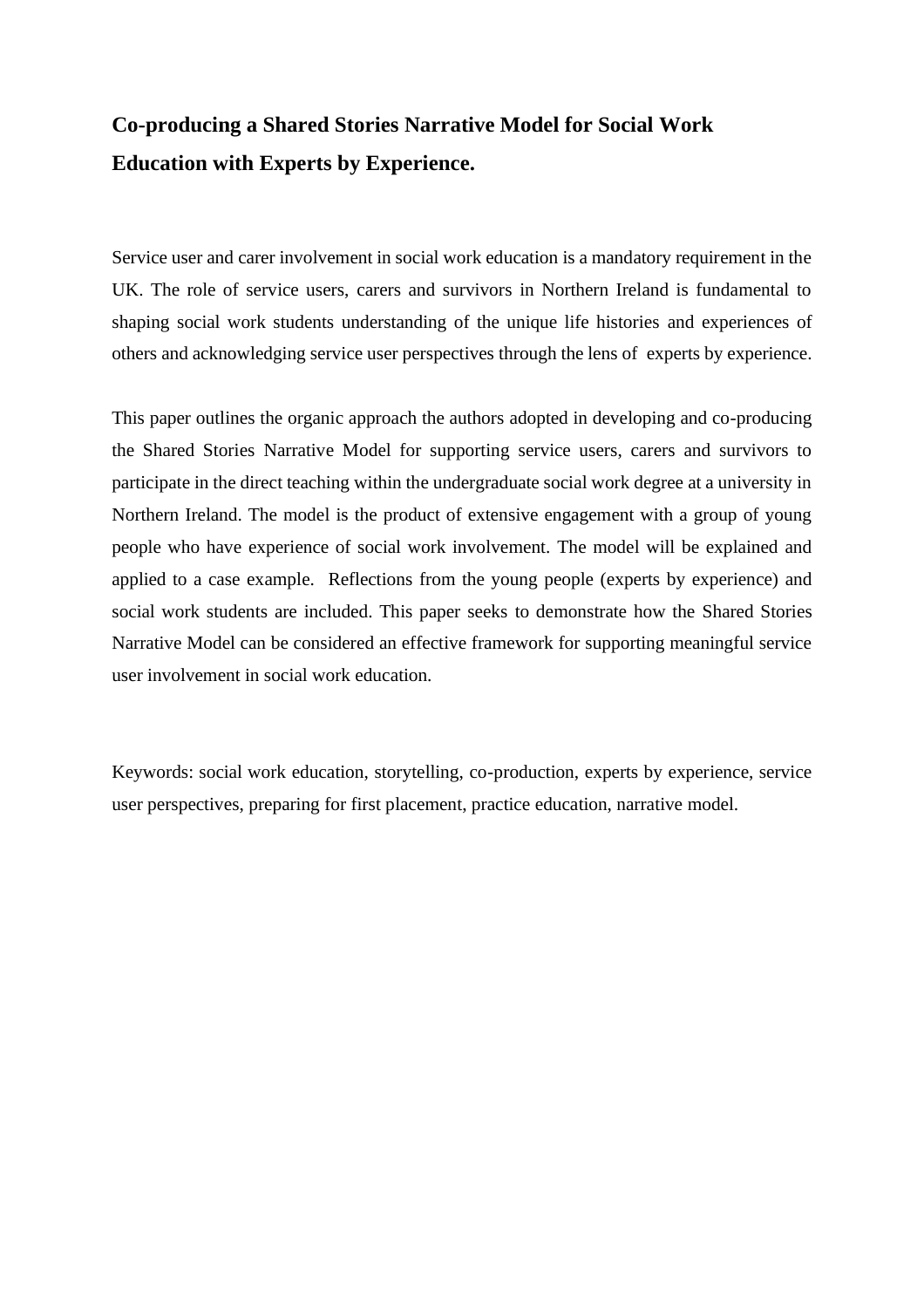#### **Introduction**

Social workers increasingly provide complex levels of support and promote wellbeing to individuals, families and communities who have experienced trauma and crisis including domestic violence and childhood abuse. As professionals, practitioners must cope with the unpredictability of their work, the complexities of the multiple issues affecting service users' lives. **Social workers** are employed in a diverse range of settings; access to support, resources and organisational structures can differ substantially. These variables may shape **social workers** ability to cope with the demands of the role. The social work degree in Northern Ireland and throughout the UK includes service user involvement as a core aspect of the curriculum to prepare students for practice and developing their skills as practitioners.

**This paper provides** some local context and the rationale for co-producing a Shared Stories Narrative Model with young people who have experience of intervention with social workers. It is important to note that a range of labels and terminology is used to describe the relationship between social workers and individuals who access services. These different labels 'service users', 'carers', 'clients', 'consumers' and 'survivors' in some way reference the power imbalance that exists within the relationship. The authors recognise that the language of 'involvement', 'participation' and 'partnership' are dynamic, subject to change and often contested. In this paper we will refer to service users, carers and survivors interchangeably as these are common within social work literature. **At the beginning of this journey we asked the young people how they would like to be referred to and they said, Experts by experience (EBE).**

As McLaughlin (2009, 1111) postulated 'Experts by experience' is an important reclassification of the social worker -service user relationship, as it, unlike 'service user', 'client', 'customer', or 'consumer' before it, makes a claim for a specialist knowledge base rooted in an individuals' experience of using services'.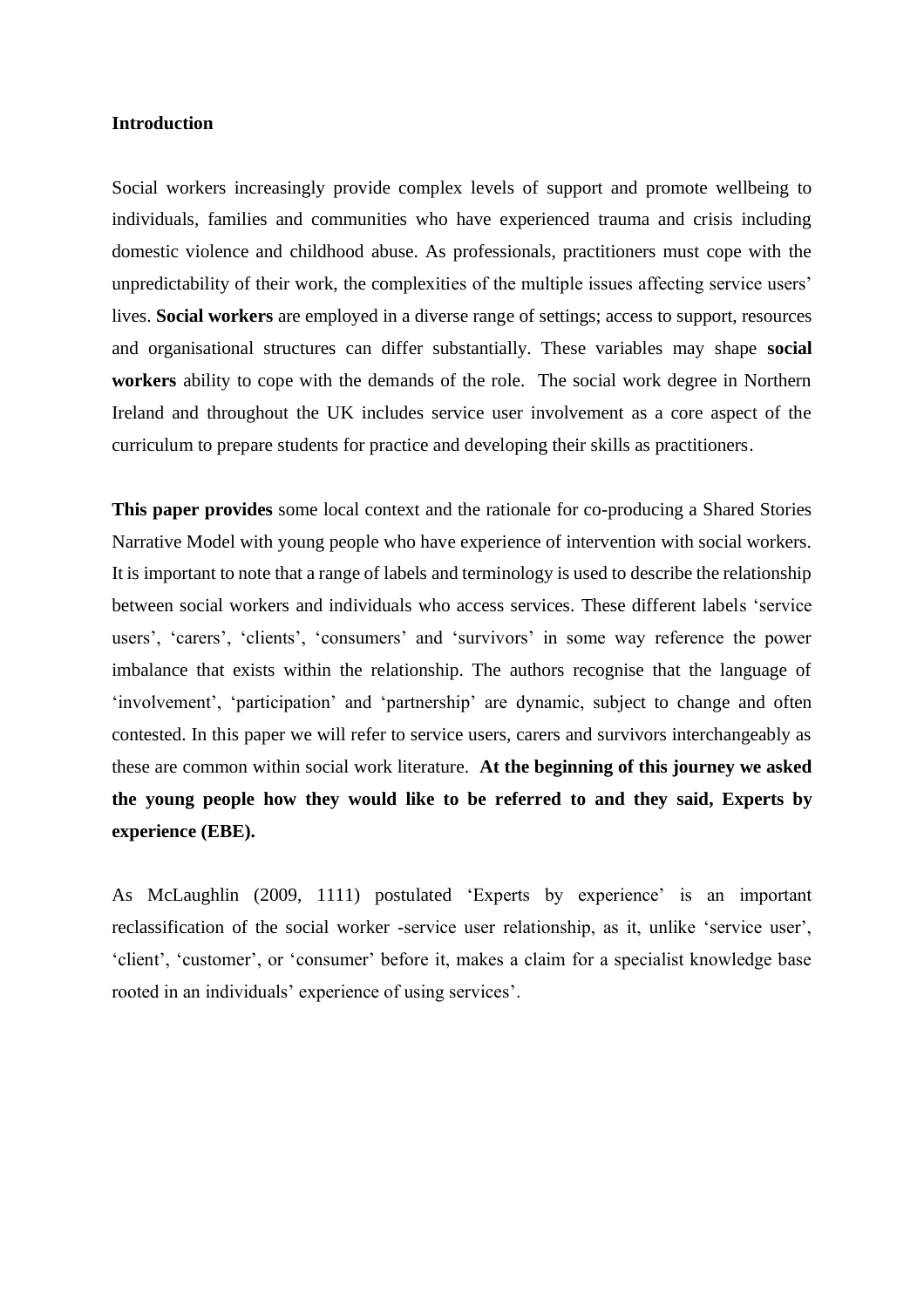#### **Context: Social work education in Northern Ireland**

Social work education in Northern Ireland is offered via two undergraduate pathways. A three year undergraduate degree and a two year 'accelerated pathway' for applicants who already possess a degree in a cognate discipline e.g. sociology or psychology. Social work education in Northern Ireland provides students with a unique opportunity to practise in an emerging post conflict society.

The Preparation for Practice Learning (PFPL) module, **which is the focus of this paper is undertaken by every social work student within Northern Ireland.** This is a pre-requisite module within the social work degree which must be successfully completed for students to proceed to their first Practice Learning Opportunity (PLO). **The Practice Learning Opportunity comprises 50% of the social work degree, students complete two periods of assessed practice. The first period comprises of 85 days and the second, 100 days.** For many students, this is their first experience of entering a professional working and helping relationship with service users, carers and survivors.

#### **Context: The journey towards widening participation in Northern Ireland**

Service users, carers and survivors have occupied a formal role in contributing to social work education, learning and assessment in Northern Ireland since the introduction of BSc (Hons) degree in 2004. This coincided with the establishment of the Northern Ireland Social Care Council (NISCC) in 2003.

Personal and Public Involvement (PPI) was first introduced as a concept in 2007. It was enforced as a statutory requirement for all health and social care organisations in Northern Ireland as part of the Health and Social Care (Reform) Act (Northern Ireland) in 2009. This legislation places a legal duty on Health and Social Care organisations to consult with service users, carers and the wider public. Moreover, the devolution of criminal justice and policing in Northern Ireland in 2010 has changed the political landscape resulting in the re-emergence of local level democratic accountability (Author's own, 2016). In Northern Ireland, the Public Health Agency (PHA) is responsible for the implementation of PPI policy.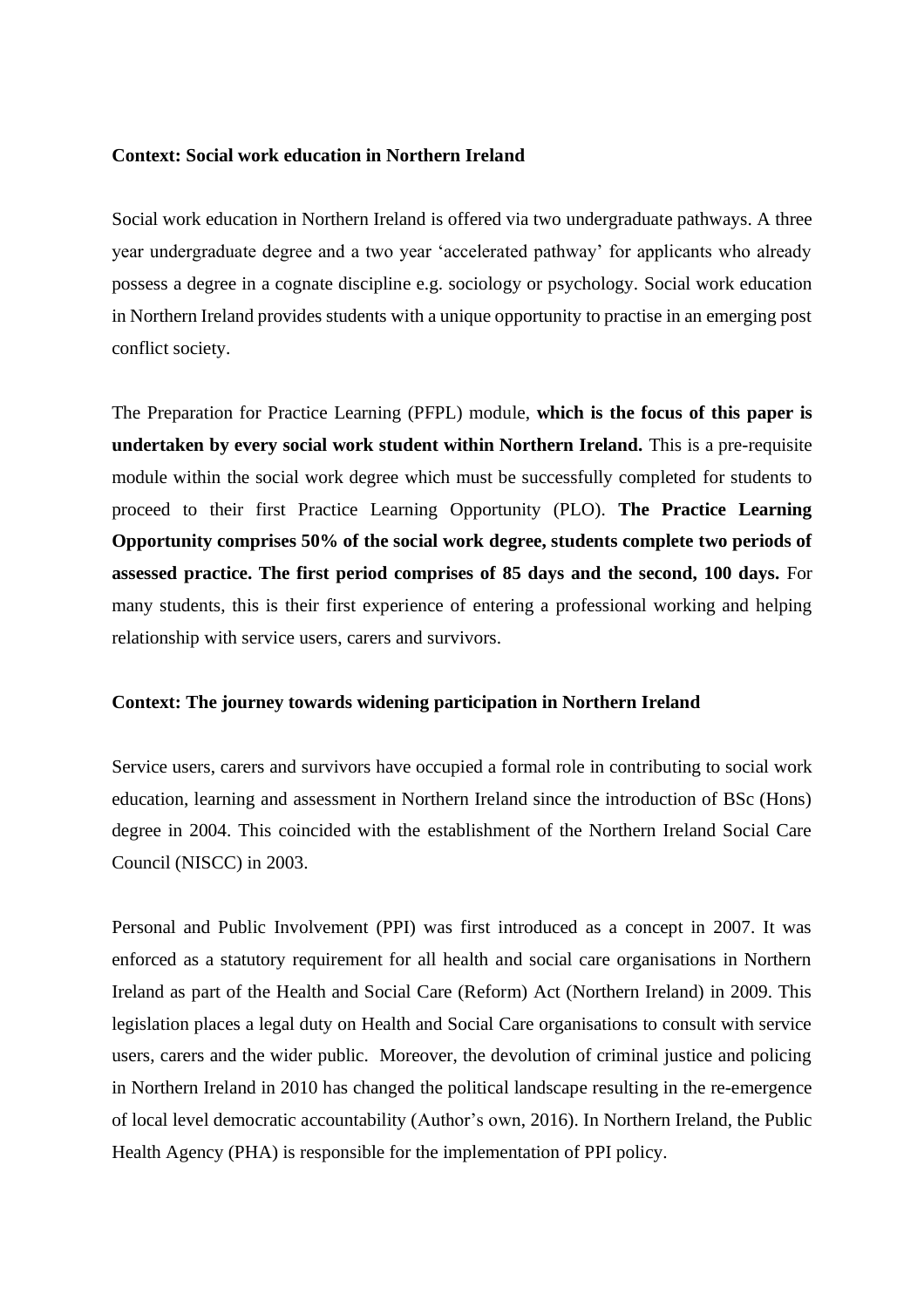In 2008, the Northern Ireland Social Care Council (NISCC) developed a Model of Participation which draws on the co-production concept and places 'the involvement of service users and carers at the centre of regulation of the social care workforce' (McIlveen et al., 2017, 118). The Principles and Quality Standards for Participation (NISCC, 2008) **identified** six overarching principles which facilitate meaningful participation with service users, carers and survivors:

- Valuing leadership
- Promoting partnership working
- Effective communication
- Supporting meaningful involvement
- Evaluation and continuous improvement
- Governance.

Concomitantly, partnership working, co-production and co-design were emerging themes within the Department of Health (2016, 20) Report *Health and Wellbeing 2026: Delivering Together*. This proposed a focus for service users, patients and staff to be '*partners in the care they receive with a focus on self- management and choice.'* **The Report identified three key strands drawing on Slay & Stevens, (2014) ladder of citizen participation which distinguishes individuals involvement in change and improvement.**

- 1. Doing with.
- 2. Doing for.
- 3. Doing to.

The degree is reviewed periodically every five years to ensure it is fit for purpose and responsive to the evolving landscape of social work practice in the 21st century. The second periodic review (NISCC, 2014a) acknowledged that across the HEIs there were good examples of service user and carer involvement and recommended a regional strategy be developed to sustain involvement and widen the range of people involved including difficult -to-reachgroups. The revised Framework Specification for the degree in social work (NISCC, 2014b) includes a mandatory requirement to address issues associated with the conflict in Northern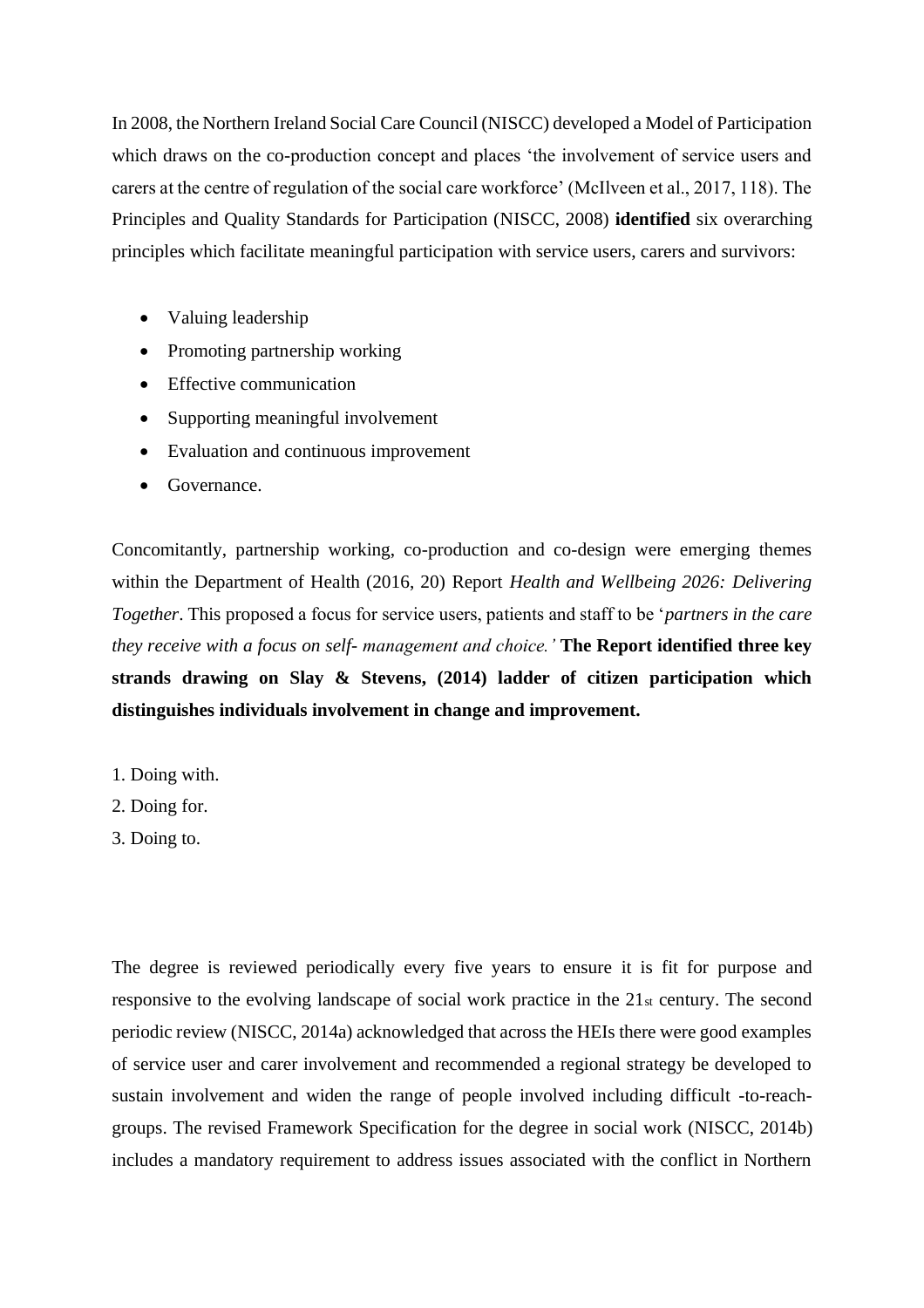Ireland, more commonly known as the 'Troubles' (Authors own, 2016). At the time of writing Northern Ireland is without a devolved government, has contested views amongst its citizens in relation to marriage equality and reproductive rights and is searching for stability amid the uncertainties associated with Brexit. For many commentators, it appears the people and cultures within Northern Ireland are more polarised than before the Good Friday Agreement (1998).

In 2018 a regional conference was organised 'Learning through Listening: Service users and carers contributions to social work education'. This was the first time a conference of this scale was organised in Northern Ireland. The overarching aims included the opportunity to learn about the essential contributions service users, carers and survivors are making to social work education. **This included hearing** from students about their perspectives of working with and learning from experts by experience during their professional training and how **(as a community of practice)** we can work together to build capacity and sustainability of involvement. The contributions from experts by experience and conference delegates were disseminated within A Quality Improvement Plan to Widen the Involvement of Service Users and Carers in the **Northern Ireland** Degree in Social Work, (Duffy et al., 2018).

In September 2019 the third periodic review (NISCC, 2019) was shared with practice educators, academics, practitioners and students at the annual Practice Learning Review event hosted by the Northern Ireland Degree in Social Work Partnership. It reported that 92% of social work students who participated in focus groups and an online survey for the review identified **service users, carers and survivors** input into the degree as valuable in helping to prepare them for practice.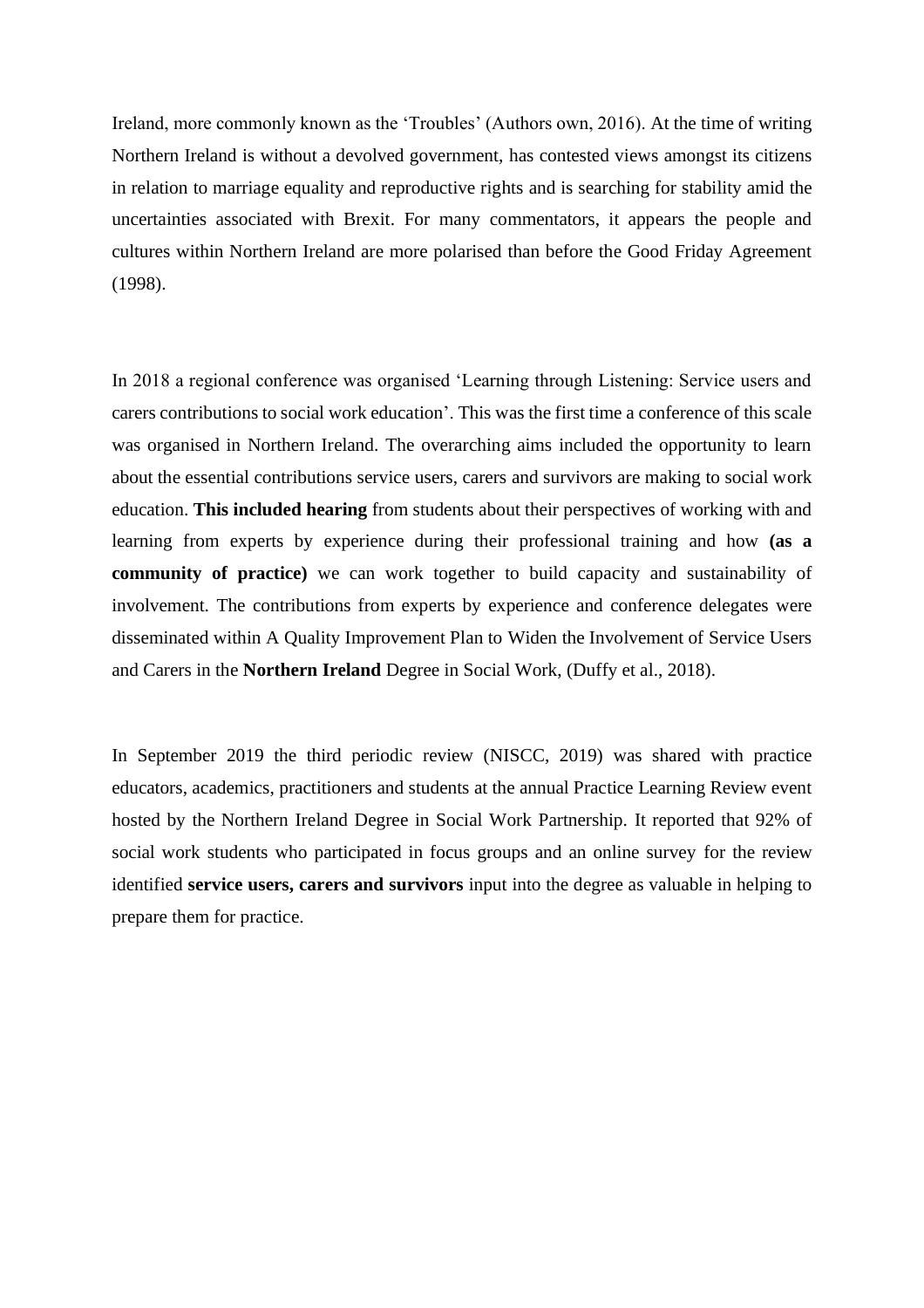# **Context: Mapping the learning journey of first year social work students**

The learning journey commences in semester one of teaching, the initial beginnings of classroom based learning where students begin to conceptualise professional knowledge. Moving up a gear in the Preparation for Practice Learning module they 'road test' their interpersonal skills in readiness for the key milestone of their first placement. Figure 1 below illustrates the interconnectivity of the learning journey.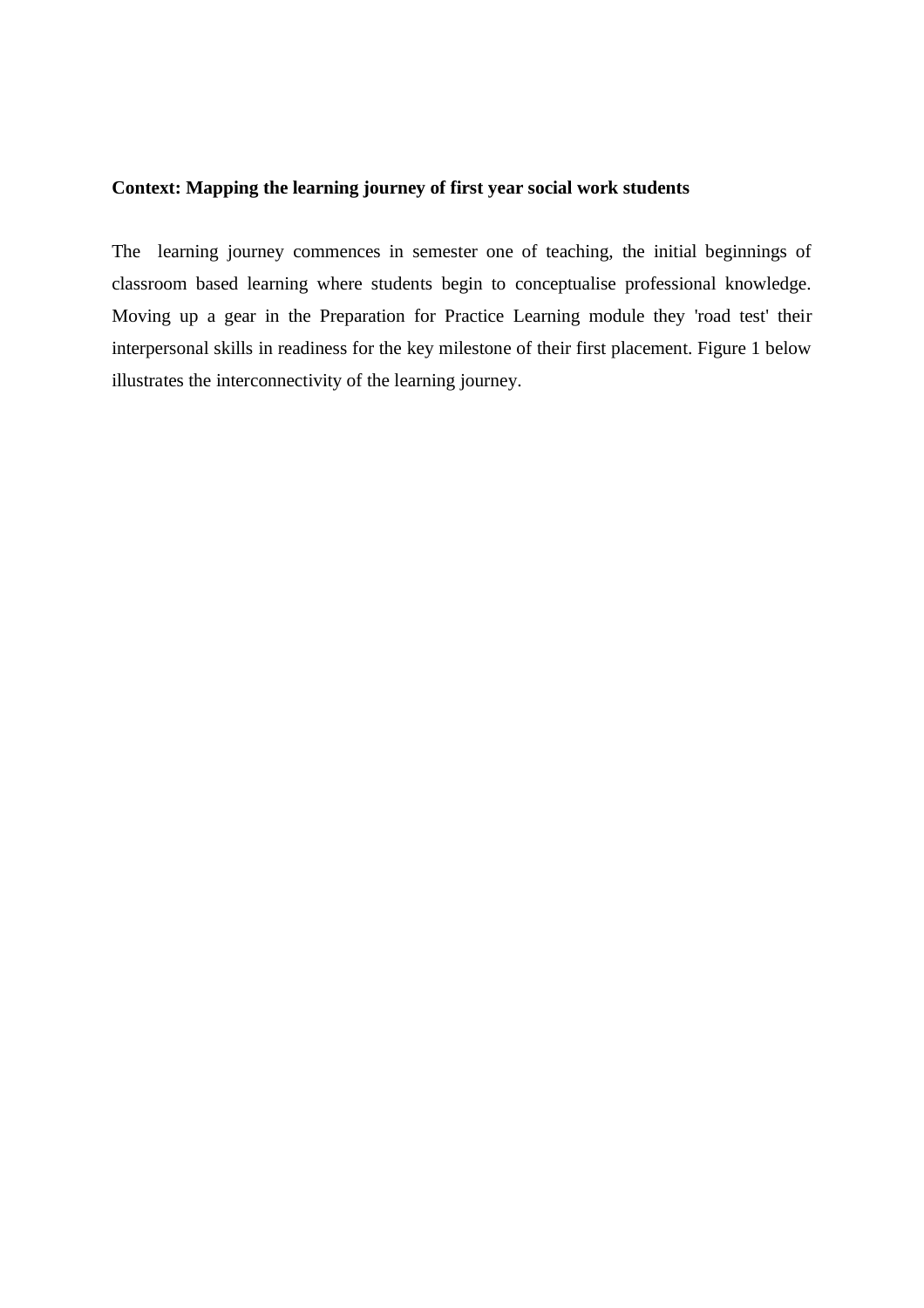Figure 1. 'Scaffolding the learning' integrating service user involvement in social work education.



## **Tier One**

In Tier One of the students' learning journey, the focus is on 'learning through listening' with an emphasis on helping students to make sense of the experts by experience narratives and begin to explore their own values and integrate reflective practice. This is the beginning phase for students.

## **Tier Two**

**In Tier Two the focus is on what specific skills students have used to interact and engage with individuals including experts by experience**. Are they demonstrating these? How can they use feedback to improve their engagement? In the initial weeks of the module composite scenarios are used to build student competence with either the skills tutor or a peer acting out the role of the service user. **As students' progress through the module there are two key points where service users, carers and survivors participate in their incremental formative assessment.** The first takes place in week five of the skills teaching and the second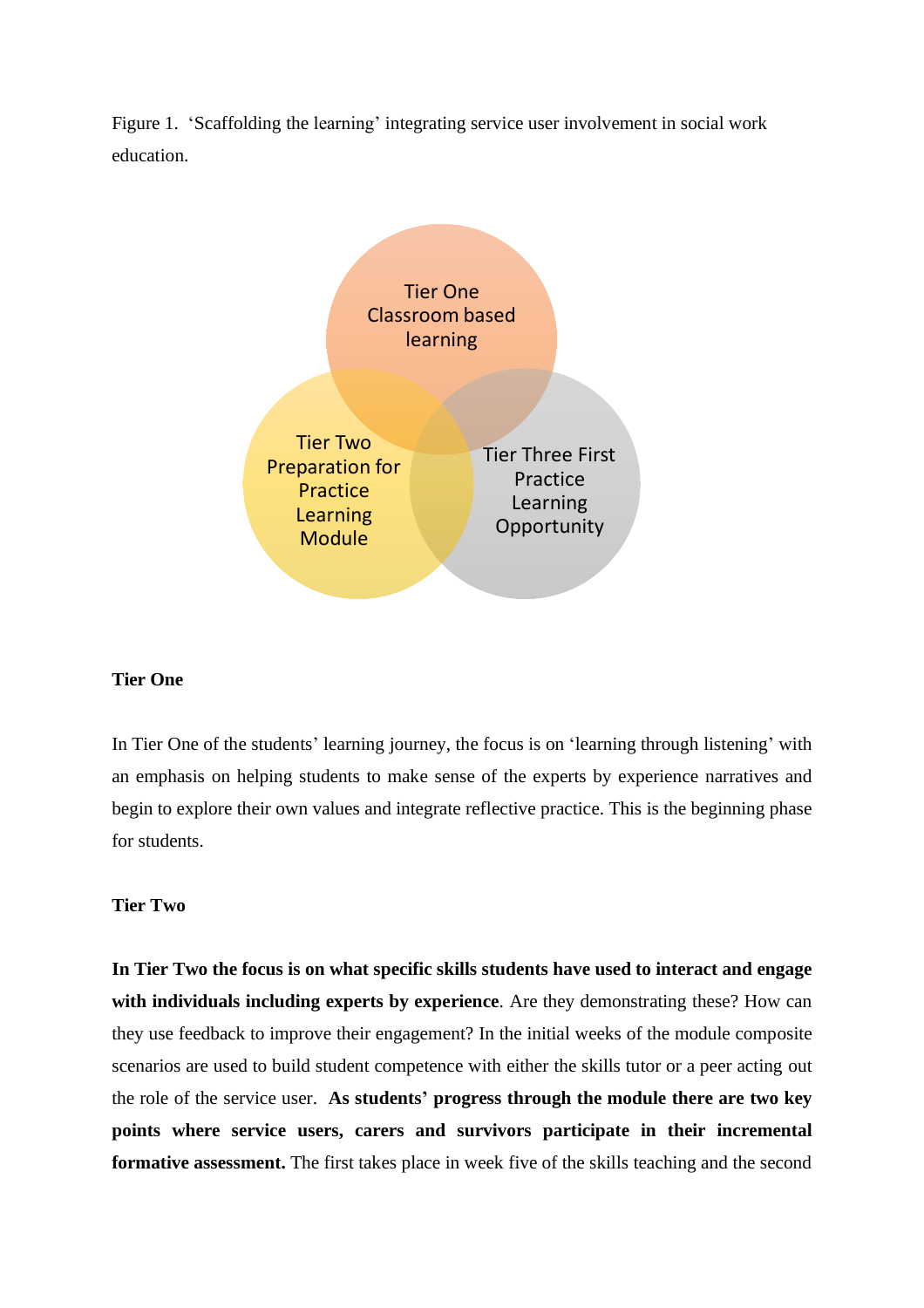in week nine. In both sessions service users draw on their unique life histories to inform the interview with the students and offer constructive feedback to students in small groups on the students' ability to engage and relate to their narrative. For many students, this is their first experience of working directly with service users.

## **Tier Three**

Students are placed within a range of social work settings for their first Practice Learning Opportunity (PLO) consisting of 85 days. The majority of these are statutory placements (83%) with the remainder (17%) comprising the voluntary (NGO) sector. Assessment of their practice competence includes three direct observations with service users, carers and survivors, including feedback on the students' performance.

In Tier Three of the students' initial learning journey, service users, carers and survivors' involvement **is** embedded further in the overall assessment of students' competence as developing social work practitioners. Students engage directly with service users, completing a range of tasks including, assessments, risk assessments, group work, promoting rights and needs, advocacy, working with resistance, reluctance and challenging behaviours etc. Service user feedback within the **practice learning opportunity** is a core element in supporting the practice educators' assessment of the students' readiness and preparedness to practise. Maln and Kalman (2018, 455) identified two themes which presented challenges for Swedish students on placement.

- 1. Feeling emotionally overwhelmed and expressions of hopelessness.
- 2. Interpreting principles within legislation and policy documents.

Howe (2008) postulates that implicit in the concept of emotional intelligence is a knowledge of self, specifically the emotional 'self' which is a core component of relationship based practice within the context of professional social work practice. Fook et al., (2000) recognises the role of emotional intelligence and self- questioning as key ingredients in promoting a reflexive approach for students and practitioners alike. These attributes to learning acknowledge uncertainties and focuses on the students' individual responses and judgements. Interestingly, Worsley et al (2000, 838) in their qualitative study found students rejected this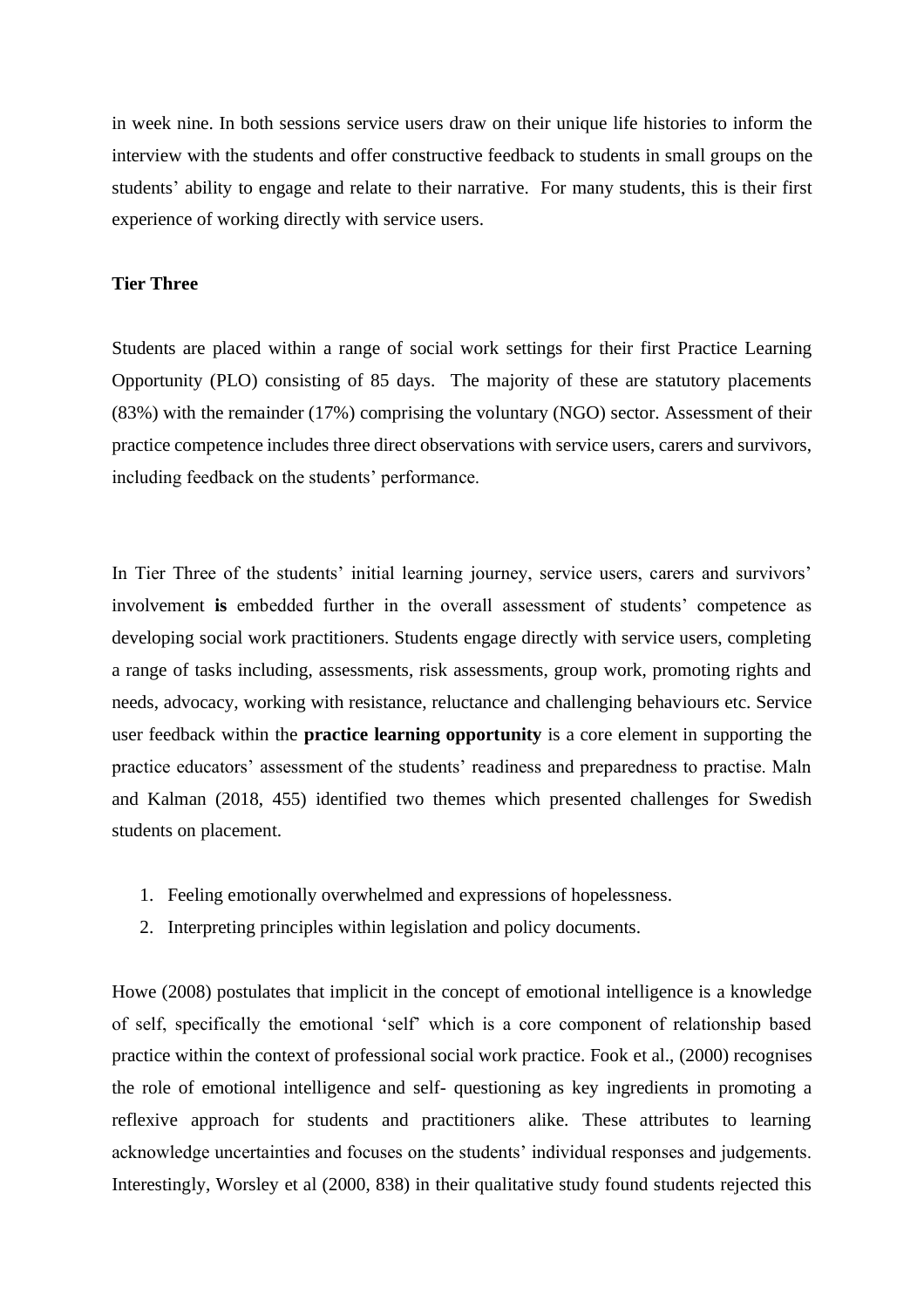approach in favour of certainties and 'the right answer'. They conclude 'students need to make (and be helped to make) links between uncertainties in academic exploration and uncertainties in practice.'

#### **Why Participation Matters**

The importance of creating interactive learning spaces and raising awareness about human rights, violations of rights and the importance of protecting individual rights is paramount for social work students and practitioners. Social workers have a role in addressing these issues and working meaningfully to contribute to inclusive societies. The NISCC Standards of Conduct for Social Work Students **(2015, 6)** is underpinned by core professional values including 'respecting the rights, dignity and inherent worth of individuals' and the requirement to 'uphold and promote equality, diversity and inclusion.' These values resonate with the United Nations Sustainable Development Goals (2019) e.g. Reduce Inequalities, Gender Equality and Peace, Justice and Strong Institutions. Moreover, Reisch **(2017, 8)** writing from an American perspective asserts that 'social work can no longer promote itself as a 'value based profession' committed to social justice, dignity and human rights without recognising the importance of organising and advocating for these values at community, organisational, societal and global levels.'

Tanner et al., (2017) explored the impact of service user involvement with newly qualified social workers after their first year in employment. Their work highlights the dissonance between the two environments of university learning and direct practice with newly qualified social workers confronted with the realities of increased bureaucracy and managerialism. Wylie and first author (2017) concur the more entrenched the profession becomes in managerialism and outcome metrics the less time is afforded to building and maintaining effective relationships with service users, carers and survivors. Similarly, Leonard et al., (2015, 676) reflecting on their service user mentoring model acknowledged the disconnect between input to university teaching and input to children and family social work teams on placement commenting 'Students identified a gap between their learning from the project and how this linked to placement and the practice educator's role.'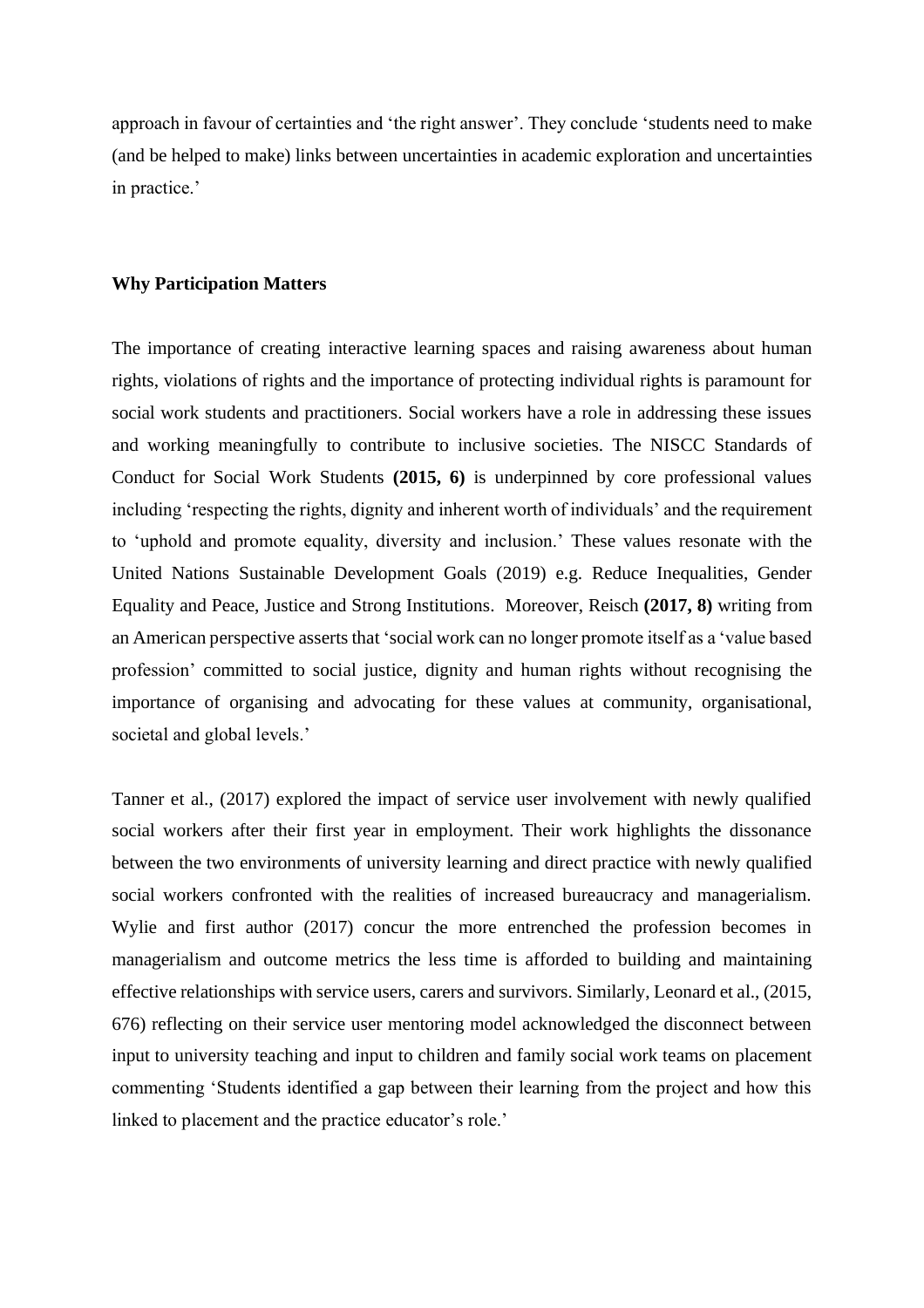#### **How did we get here? The Shared Stories Narrative Model**

Author's own, (2019, 53) posit that **'**Storytelling is one of the oldest ways to share information and experiences. In Northern Ireland, it is a method of sharing knowledge that transcends cultures and communities as citizens try to reconcile their contested histories and build a shared understanding of the future'. Gibson (2012, 56) comments that educating students about who they are and how this affects their practice develops their reflective abilities. Students need to understand their unique view of the world in order to recognise that alternatives exist. Over several years the authors have worked alongside service users through a process of dialogue, creating spaces and opportunities, working at a pace and place that suited individuals and reflecting on what worked and what did not. Mc Tighe (2018) asserts that narrative theory and practice are powerful interpretative tools to help us (as practitioners) and service users to understand their life experience more deeply. Through this collaboration we distilled an agreed model for sharing stories with social work students in the first year of their studies. The decision to work specifically with first year students was based on their level of experience and the learning objectives for the modules in which the experts by experience were participating (Robinson & Weber, 2013).

#### **Power dynamics and the rules of engagement**

Gubrium &Holstein **(1998, 173)** refer to the term 'narrative control' to describe when storytelling is constrained by 'institutional agendas with preferred structures, points or morals'. In developing this model with the young people (Experts by experience) it was important to identify clear boundaries about what they would share with students. This was one of the primary ethical considerations of employing this approach within social work education. Participation was voluntary and young people could opt in and opt out of involvement placing them firmly in control of the 'rules of engagement' with students. Each young person had a key worker who was present during all stages of the work to ensure consistency and continuity of care. The young people decided the pacing and frequency of their involvement. This created a learning environment for young people to teach and influence the practice of first year social work students and contributed significantly to redressing the power imbalances often associated with the social worker/ service user relationship. As experts by experience, the young people shared agreed aspects of their lived experience, their truth which some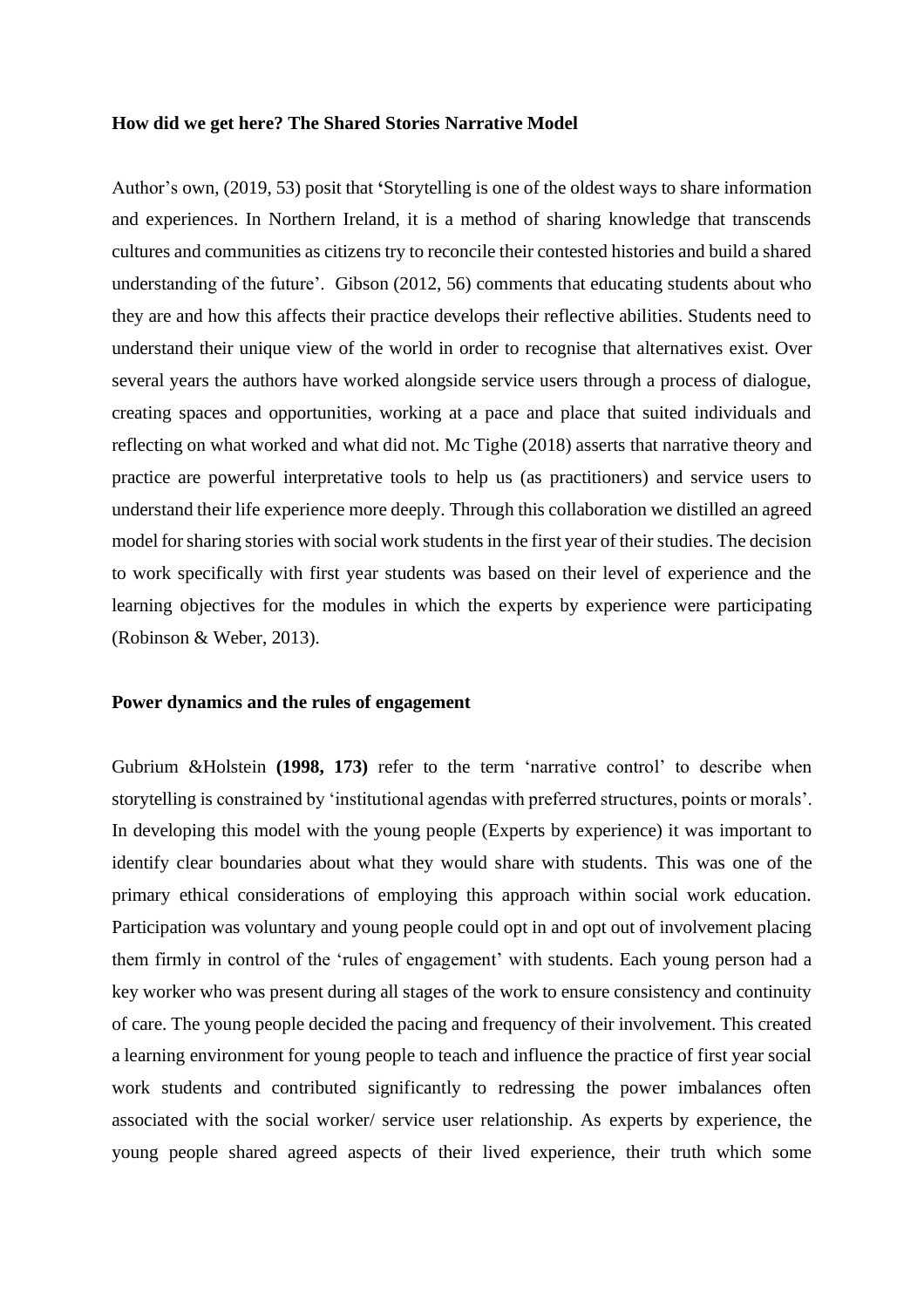acknowledged differed from their social workers' professional opinion of what was going on for them.

This co-production narrative model provides a framework for service users and experts by experience to share some aspects of their personal stories with first year social work students. For many of the students, this is their first experience of listening to the lived experiences of others about what social work involvement in their lives has meant for them. This is not without its challenges as Feize & Faver **(2019, 172)** reflecting on teaching social work student's selfawareness posit 'Western cultures emphasize 'self-knowledge' (knowing one's own values and preferences) more than it focuses on introspection about self-in-relation to others.'

This approach locates the person telling the story (expert by experience) at the centre of the teaching acknowledging that their voice matters and their audience of first year students are listening to their perspective. Mc Tighe **(2018, 3)** suggests that 'narrative theory looks at the ways human beings recount their experience of being human and give meaning to that experience.'

The Shared Stories Narrative Model (2019) helps to educate students about discrimination, equality, exclusion, inclusion and rights based approaches to social work practice. Creating a space for experts by experience to share a piece of their story, placing value on their personal experience and acknowledging these experiences within a local context contributes to challenging perceptions and prejudices. Understanding the intersectionality that exists in the lives of service users helps students to understand and critique social work values. Gutman et al., (2012) posit that social work education is the most appropriate space for students to effectively understand the meaning of partnership work with service users.

This level of participation requires practitioner awareness that service users are not retraumatised by engaging in these activities with students. This is managed within the preparatory stages prior to engaging with the activity and resonates with the literature on user involvement (Hugman, 2005; Duffy et al. 2013; Ward & Gahagan, 2012; Dill et al., 2016). Drawing on Tronto's (2005) four components of care ethics the authors adapted her approach in their work alongside the experts by experience and the first year social work students.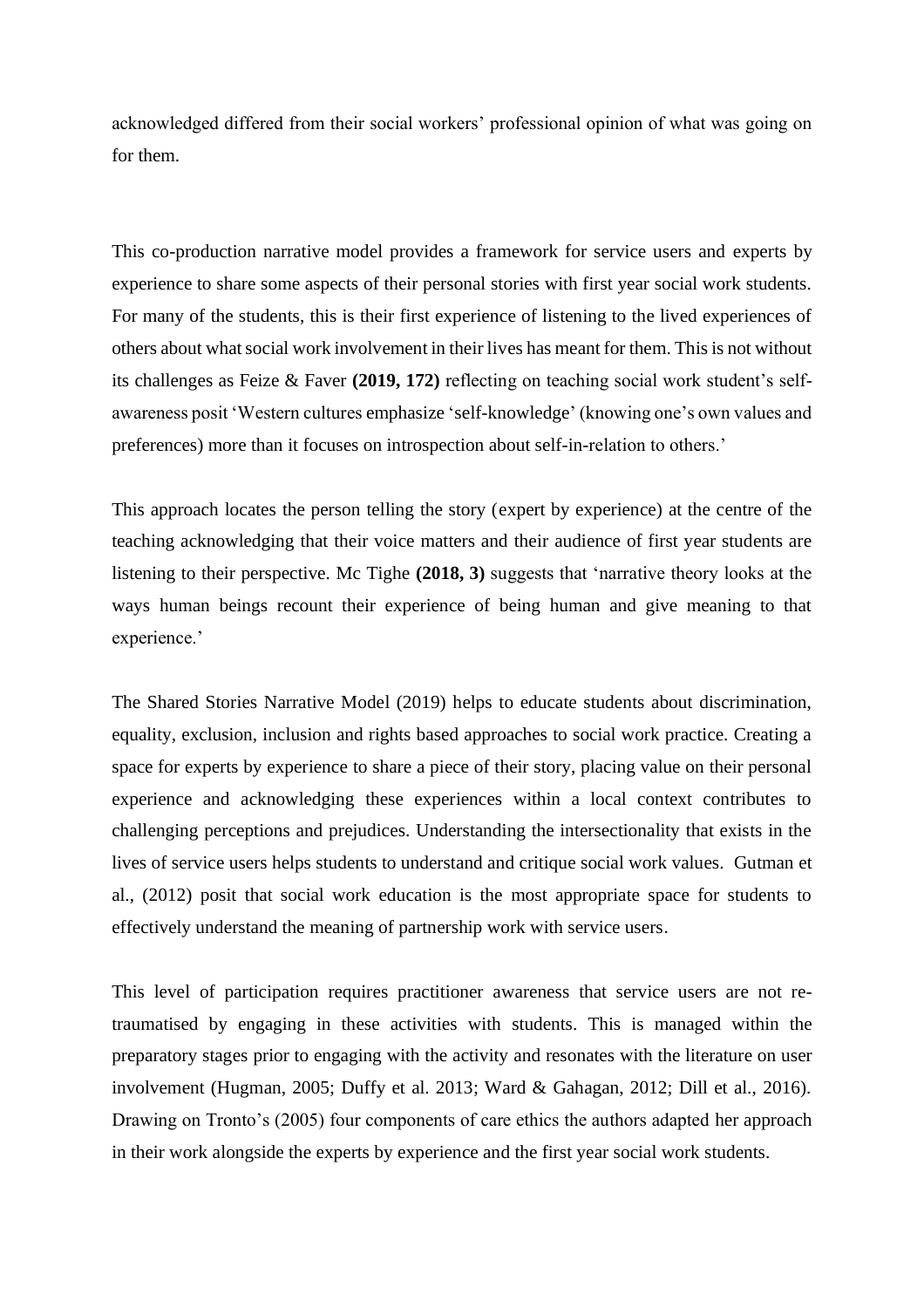1.Attentiveness - This requires social work students to tune in, be present and aware of the needs of the experts by experience in order to respond to them.

2. Responsibility- Demonstrating commitment to ensuring the responsibilities and rights between the social work students and experts by experience is maintained.

3.Competence- Being capable of demonstrating compassion and empathy within interpersonal dialogues.

4.Responsiveness – This is specific to the young people (experts by experience) ensuring they have a participatory role in the interaction instead of a passive one.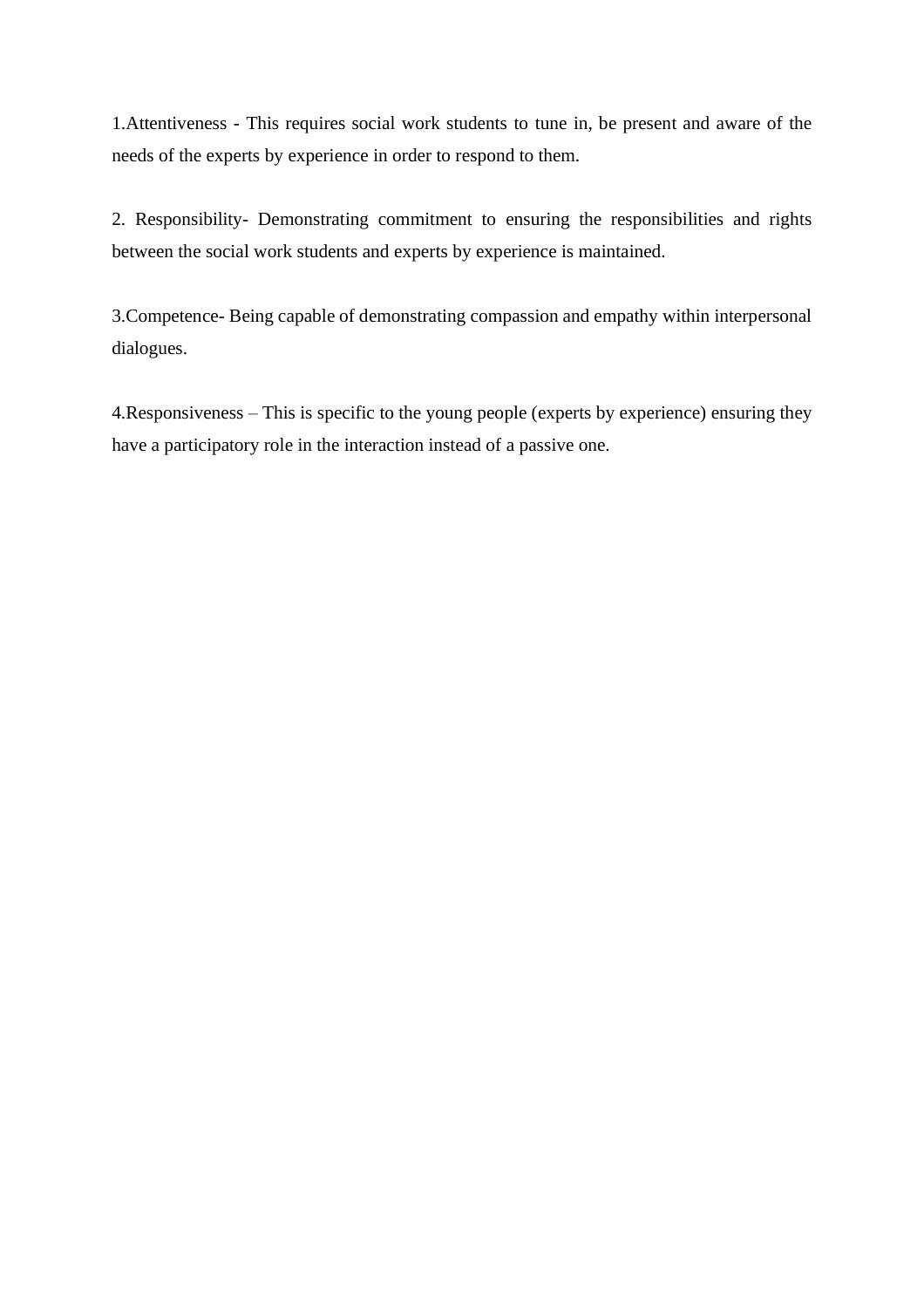Figure 2. A diagrammatic representation of the four stages within the Shared Stories Narrative Model for Social Work Education with Experts by Experience.



The Shared Stories Narrative Model is a model that can be used by social work educators and practitioners to enhance social work education through the meaningful inclusion and participation of service users, carers and survivors. The model enables social work educators to work alongside experts by experience through co-production in four stages: Engaging, Collaborating, Participating and Providing Feedback. The model is cyclical and draws on the strengths based approach of building capacity and confidence.

**Engaging (Stage 1)** is the starting point and involves building relationships with experts by experience; social work values including respect and choice are central within this. The engaging stage involves working with service users to develop their confidence and self-esteem by embracing a definition of expertise that acknowledges the wisdom of service users, carers and survivors. The engaging stage includes exploration and consideration of the ways in which individuals, and groups want to be involved in social work education and how this can be facilitated and achieved.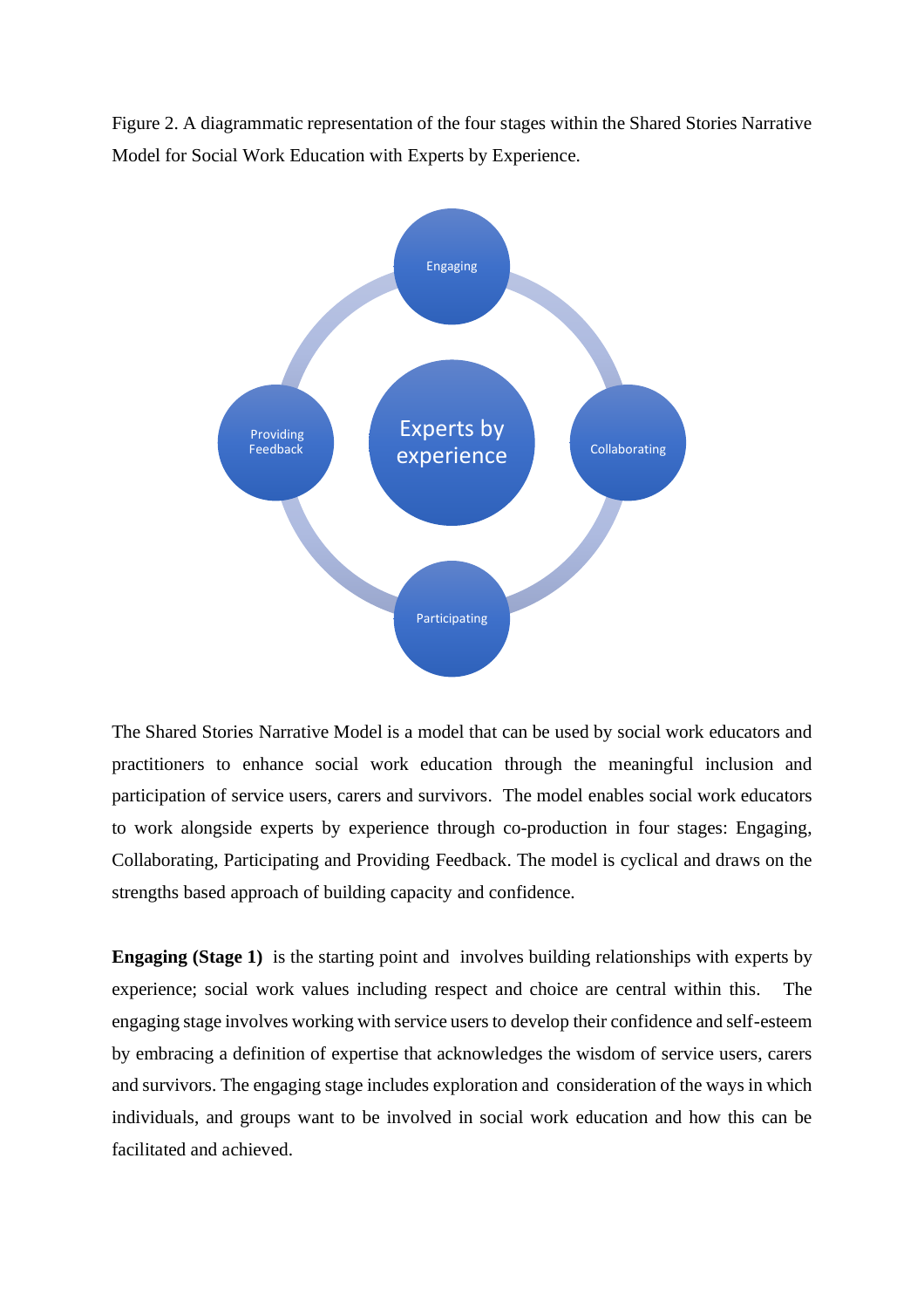**Collaborating (Stage 2)** is the preparatory stage before working directly with social work students in small groups. This is a collaborative process involving the lecturer, key worker and the expert by experience negotiating and agreeing expectations and boundaries. For example; consent, confidentiality and information sharing. A positive relationship between the lecturer, key worker and expert by experience is essential to discuss and agree what information to share and what not to share. Finally, a case scenario is agreed which reflects the personal narrative (story) of the expert by experience.

**Participating (Stage 3)** the expert by experience participates directly in interviews with social work students. There are two key elements within the participating stage. Firstly agreeing the expectations of the expert by experience and the boundaries with students within the learning and teaching session through negotiating a group contract. Secondly, the expert by experience shares their narrative with the student group. Social work values are central to this including respect, choice, confidentiality, compassion, and empathy.

**Providing Feedback (Stage 4)** involves the expert by experience providing constructive feedback to students. **This stage offers an opportunity to reflect** on and evaluate the skills demonstrated by the students. The expert by experience is encouraged to be open and honest in their feedback. The feedback provided needs to be realistic and balanced by identifying student strengths and areas for future learning. **It is important that students are receptive to the feedback and acknowledge their personal learning in relationship building and developing rapport.** 

This four stage model has been developed drawing on the authors' experience of working alongside young people and reflects the incremental stages of the experts by experience journey. The model can be used as an innovative tool for practitioners and social work educators to realise their commitment to co-production and service user involvement. A case example of how this model was applied to support one of the young people, Betty, to participate in the teaching of social work students at a university in Northern Ireland is included below. Whilst Betty's participation is presented as a case example the authors have included feedback from other young people who also contributed to the learning and development of the first year social work students. The authors have included practitioner prompts in text boxes after each stage of the model.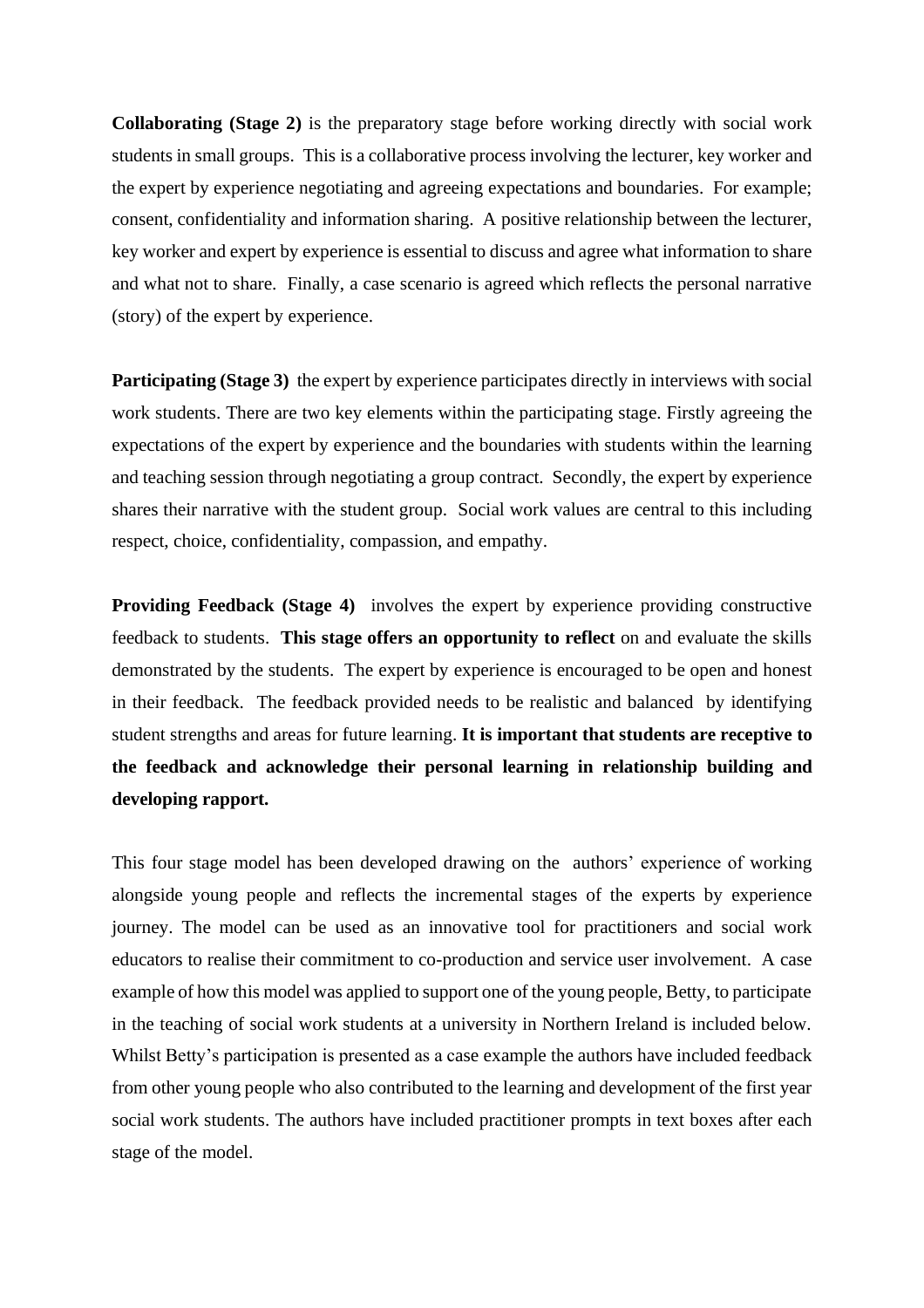## **Betty's story**

Betty is 19 years old. She identifies as gay, Irish. Betty has an extensive care experienced background and she is currently residing in supported accommodation. Betty has struggled with mental ill health issues and avails of support services within the local community. Betty is a young people's ambassador for a voluntary sector agency and prefers expert by experience instead of the term service user. Betty is interested in body art and enjoys watching TV and listening to music.

#### **Engaging (Stage 1)**

After expressing an interest in meeting first year social work students, Betty accompanied her key worker to a site visit at the university as part of an initial induction to the social work degree. Betty then attended, along with some of her peers, a taught lecture with agency staff and contributed to the teaching materials by introducing herself to the students. During the session Betty participated in a brief question and answer session with the students.

#### Practitioner Prompts

- In what ways would you like to be involved in the class?
- How would you like to be involved in contributing to the teaching materials?
- What level of participation is comfortable for you?
- What are you comfortable discussing with the class?
- What are you not comfortable discussing?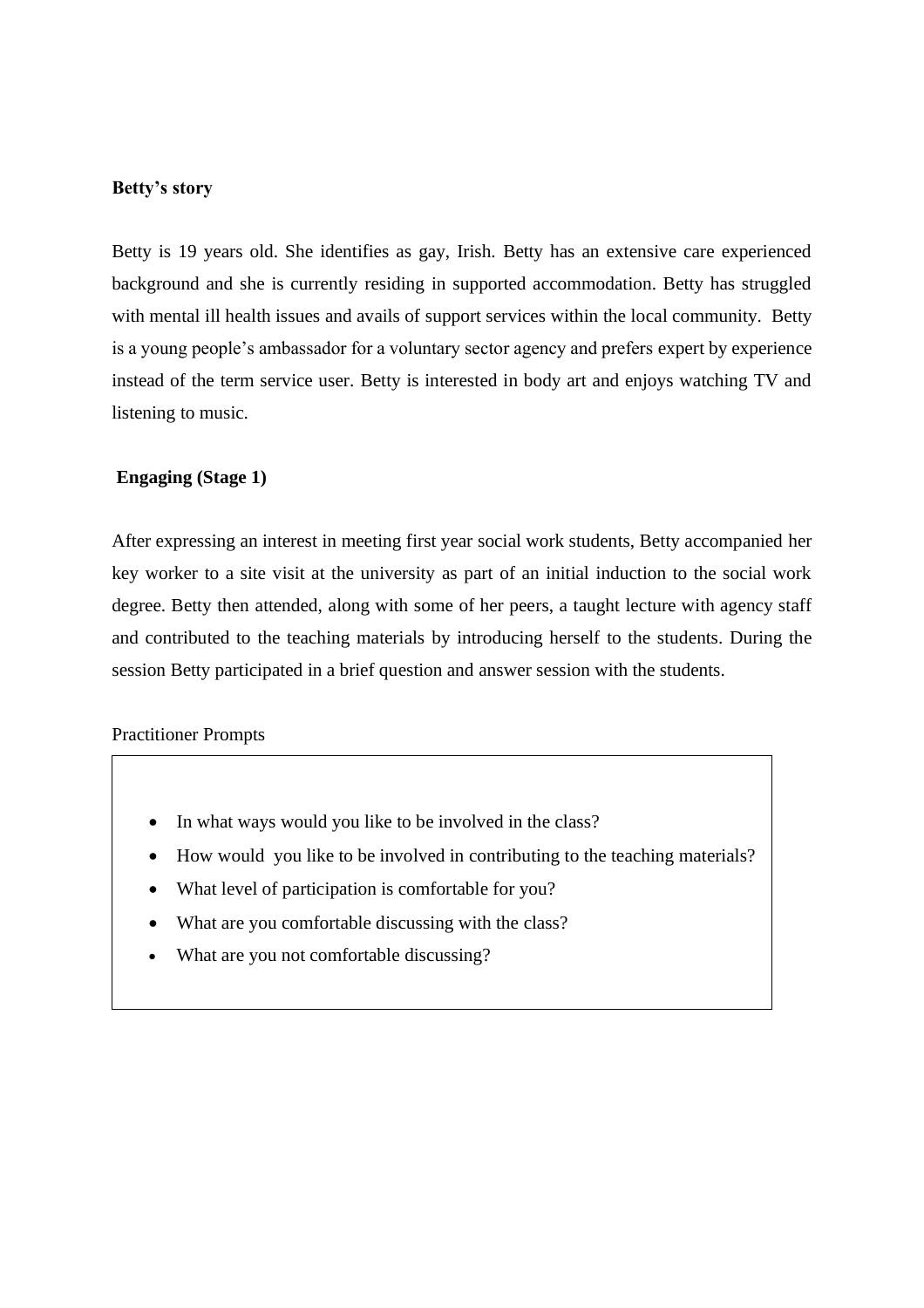## **Collaborating (Stage 2)**

It is important to note that throughout the collaboration process with Betty she was supported by her key worker with input from the lecturer. This stage in the process focuses on negotiating and agreeing expectations and boundaries to the stories which Betty will share with the first year students. Within this stage confidentiality was discussed with Betty. Storyboard templates were designed to help map out the part of her story to share. With the support of her key worker, and the lecturer, Betty co-produced a case scenario which reflected part of her personal story as a young person who has experience of social work involvement.

#### Practitioner Prompts

- What do you want the students to know?
- What do you not want the students to know?
- What is appropriate to share?
- What is not appropriate to share?
- What are you comfortable sharing?
- What are you not comfortable sharing?

## **Participating (Stage 3)**

Participation is a reciprocal process. It was agreed with the class beforehand that part of the process would be to use dialogue and conversation to create new meaning and understanding and to this end, to expect Betty to ask questions of them. At the beginning of the class, ground rules such as confidentiality, power dynamics and respect etc. were discussed and a group contract was agreed. Betty participated by sharing her story during the PFPL skills session with a small group of students. Betty did this by completing one to one role plays with students. She provided the students with the opportunity to practise and develop both their interpersonal and intrapersonal skills in a safe environment in preparation for their first social work placement. In addition to their participation in the role plays with experts by experience, the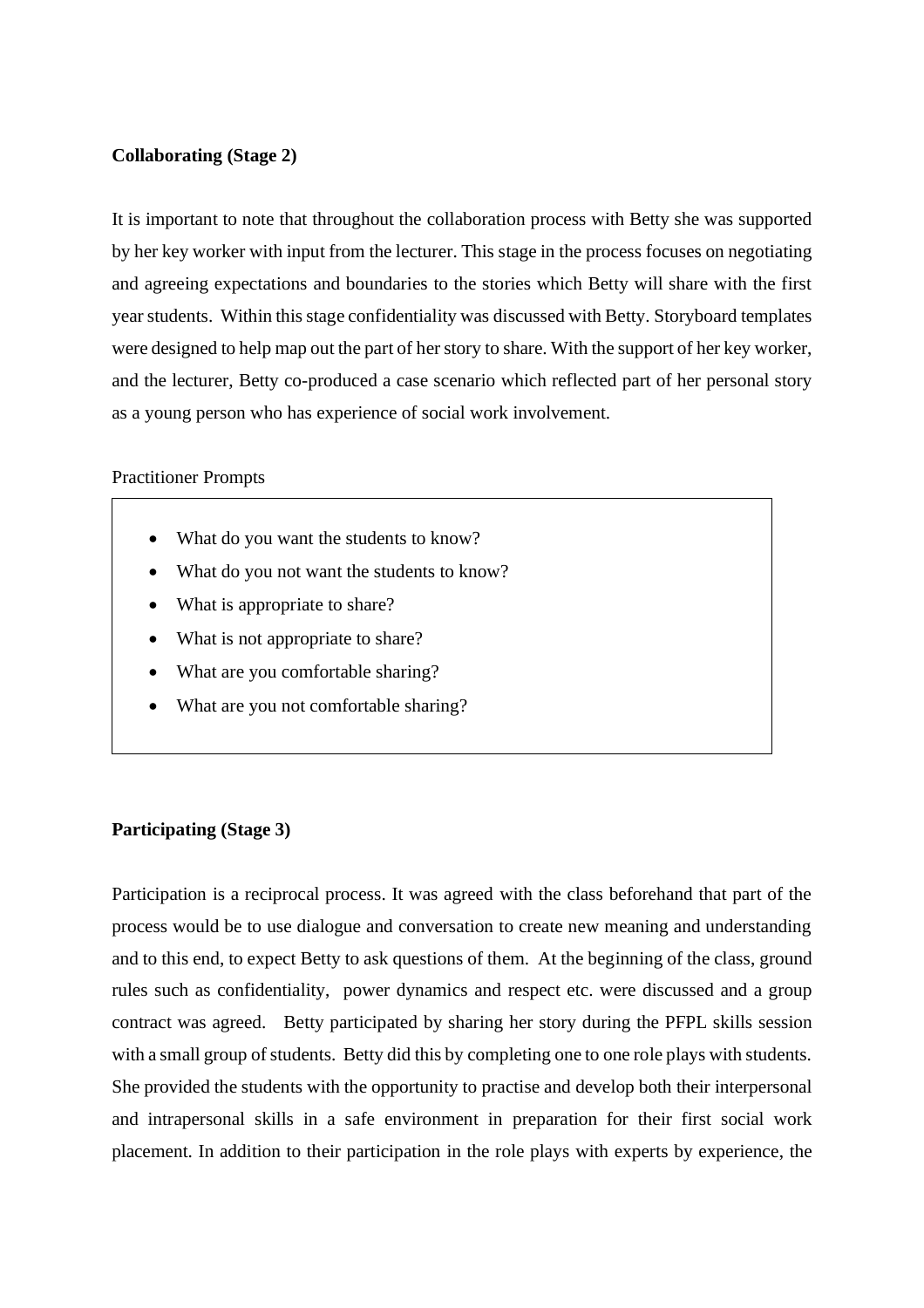students were asked to reflect on the three questions identified in the practitioner prompts below.

Practitioner Prompts

- What do you think makes a good social worker?
- What did you want to learn from today?
- How were you feeling about today?

# **Providing Feedback (Stage 4)**

The authors agreed a feedback loop with the experts by experience acknowledging that for many of the students it was their first time interviewing and for the young people it was their first time providing feedback. We agreed that feedback would be provided after each role play. Betty provided constructive feedback to every student to help develop their skills. Betty focused her feedback on 3 key areas.

Practitioner Prompts

- 1. What did the student do well?
- 2. What does the student need to do more of?
- 3. What can the student develop for the next session?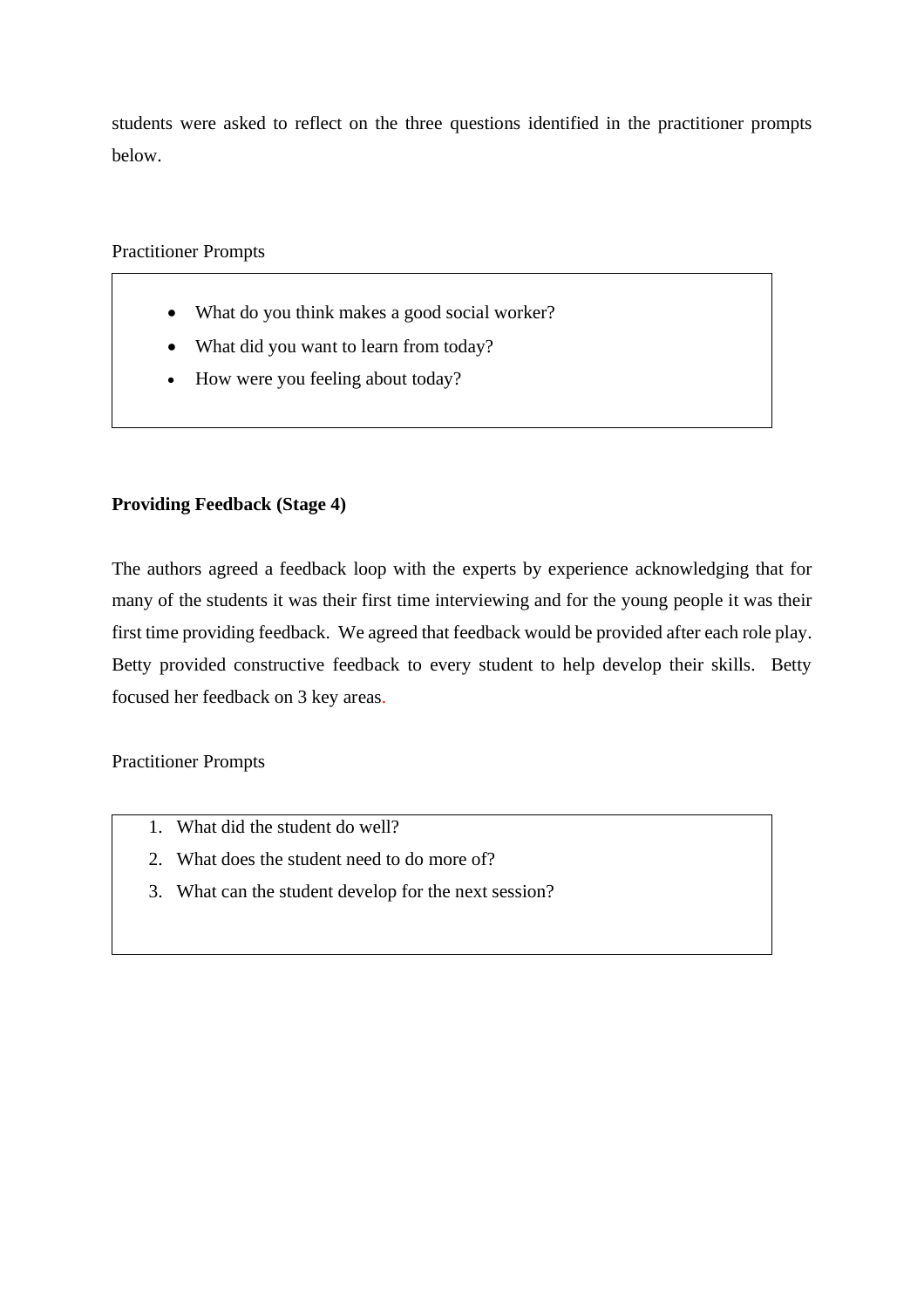## **Reflections from experts by experience**

Betty met with the authors and some of her peers after the session with the students. The debriefing session provided the young people with the opportunity to share their experiences of interacting with the social work students. We talked about the session with the students and their initial thoughts of what went well and what didn't go well. We have included some examples of practitioner prompts below which helped to frame the conversations with the young people.

#### Practitioner Prompts

- How did you feel about contributing to the session?
- What went well?
- What didn't go well?
- Is there anything that could be done differently for the next session?
- Are there any further supports that could be put in place? If so, what?
- Did any issues arise?
- Future learning?

From Betty's point of view, she summarised

I really enjoyed this experience. I had the opportunity to talk with students and to make it real for them. I also liked giving the students feedback as I know what is good and what is not good when trying to build a relationship with young people.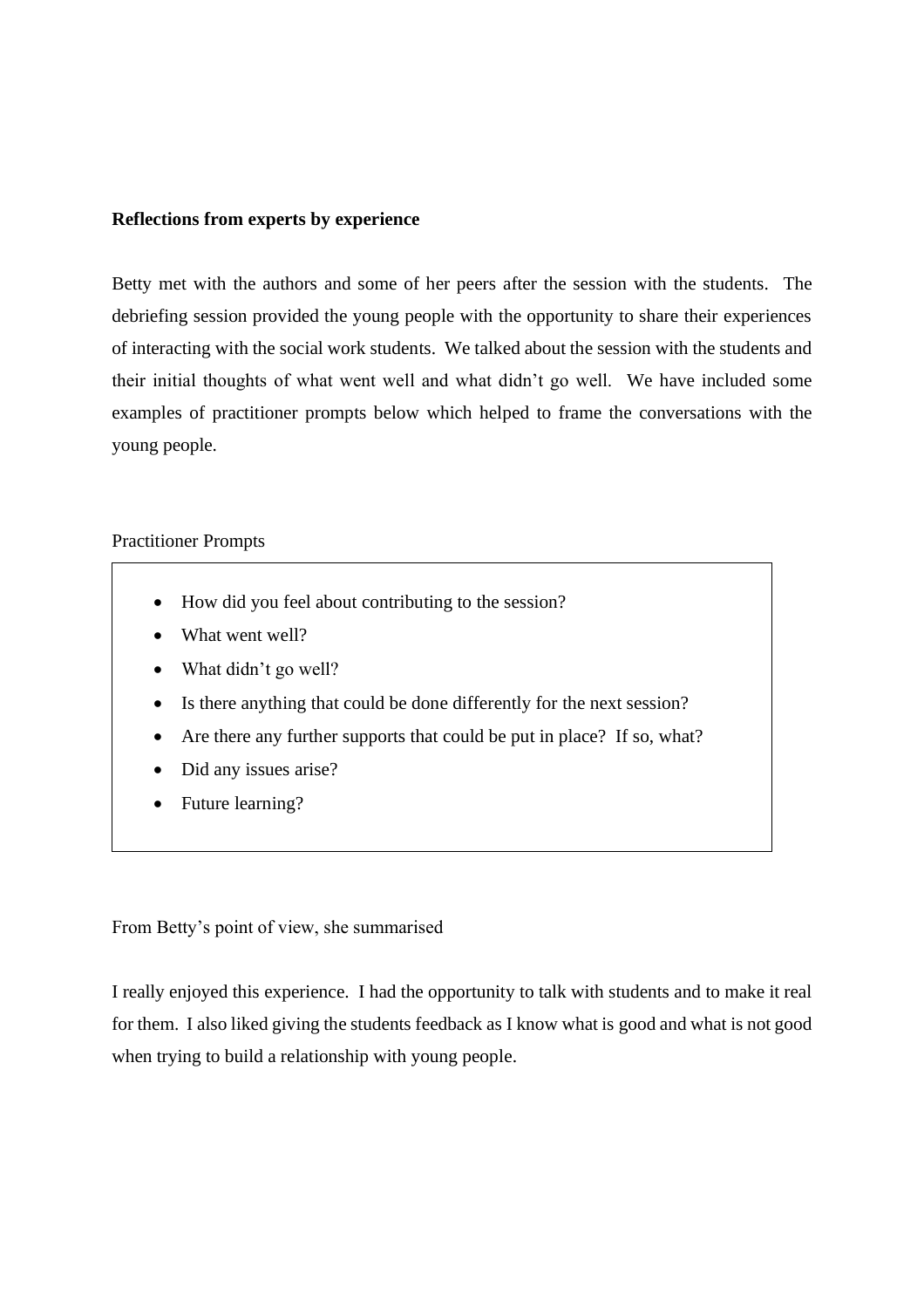Chris was also positive about his experience

It was important to prepare my story in advance. I felt like I was in control then. It was my story to tell and I think it helped them (the students) to see there is more to me than a case file in a locked cabinet.

Zoe commented: Its mad to think that we are actually in a university teaching first year social work students. It kinda makes you think, we could be sitting there learning to be social workers.

Daniel was more critical: I didn't like the way he (the student) said he was tuning in to my circumstances. He only met me. Like he knew everything about me so why did they need to talk to me. It came across like he was the expert in my life and not me.

#### **Relationship building and sustaining involvement**

Relationship-based social work is fundamental to applying the Shared Stories Narrative Model to practice. Trevithick **(2012, 13)** posits that 'the client-worker relationship should be at the heart of social work'. Prior to the engaging stage (stage 1) it was important to spend time with the young people and build positive relationships. The pace and frequency of contacts was directed by the young people. Using a person-centred approach was central to the relationship building stage as this promoted an equitable relationship and reduced power imbalances. Central to this was an awareness of our communication styles and an openness to engaging with young people through a range of indirect methods.

Within our experience of working with children and young people the onus is with the practitioner to identify creative ways to engage with children and young people who have experienced a number of adverse childhood experiences. Including trauma, numerous changes in social workers, their perception of social services and feeling as though their views are not heard or valued. **Consequently**, as practitioners the *stickability factor* is essential when working with children and young people which involves being consistent in your approach being reliable and listening to the young person's narrative. This resonates with the work of Warren (2008).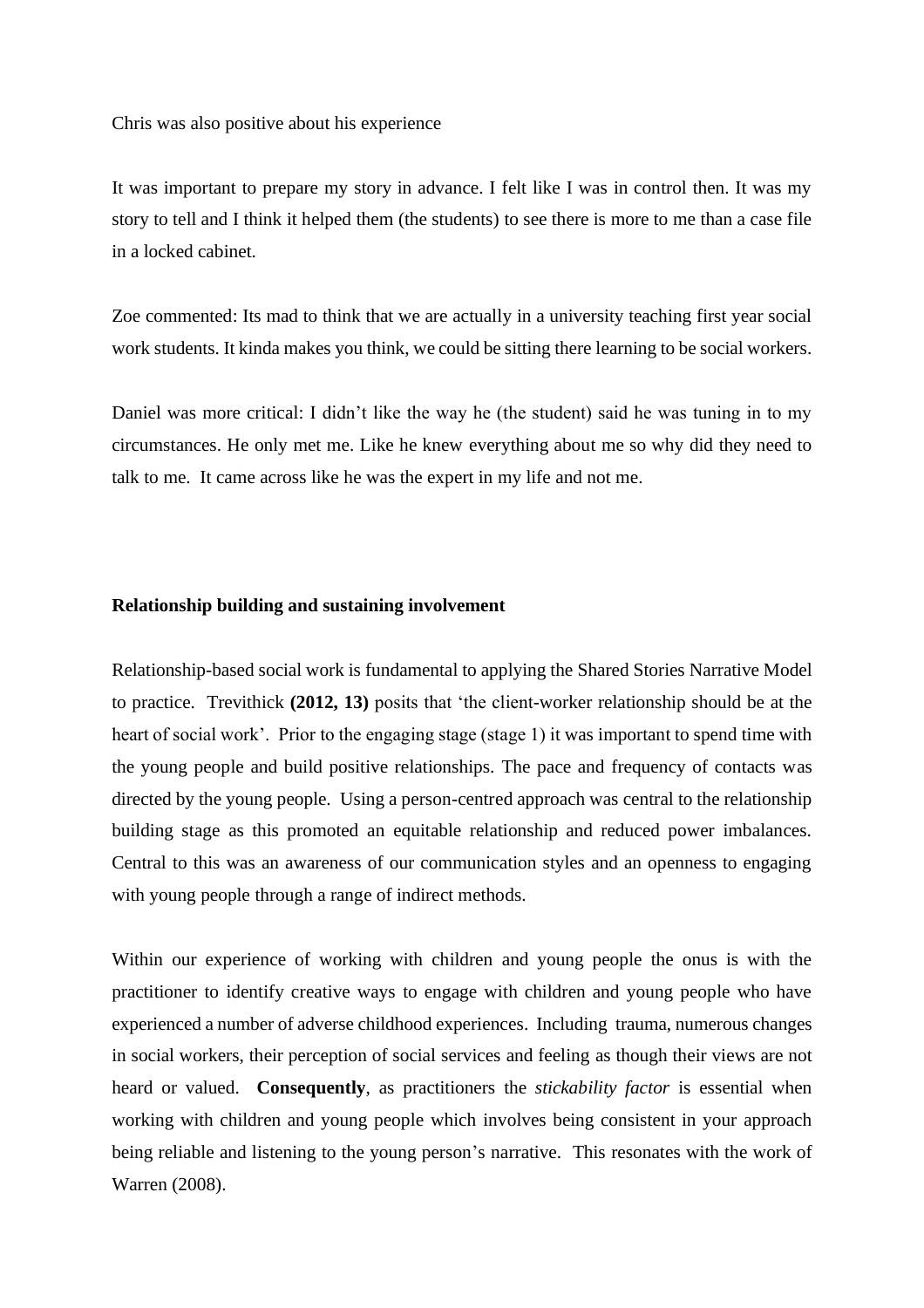In developing the Shared Stories Narrative Model the authors assert that positive and constructive service user participation is dependent upon several factors including:

- The importance of investing in relationships between all those involved in the process (young people – university lecturer – agency keyworker).
- Building trust and mutual respect.
- Providing a safe and supportive environment.
- The benefits of observation experts by experience attending the campus/ getting a feel for the spaces used for teaching/ being able to sit and watch lecturer-student interactions to develop their confidence.

#### **What did the social work students learn?**

This learning experience presented an opportunity to introduce first year students to macro social work practice (Knight & Gitterman, 2018). Creating opportunities to listen and interact with the experts by experience enabled students to question their understanding of the concept of social justice and begin to identify the growing inequalities within society and the impact of these inequalities on individuals, groups and communities. The authors assert this involves the ability to develop cultural competence, self -awareness, an understanding of your own values and social location alongside acknowledgement of the strengths and capacity in others. This aligns with the BASW Code of Ethics (2014, 8) which states 'social workers, individually, collectively and with others have a duty to challenge social conditions that contribute to social exclusion, stigmatisation or subjugation, and work towards an inclusive society'.

The participation of the experts by experience contributed to building a learning environment which required students to consider what they 'bring with them' on their professional learning journey to becoming a social worker. Students completed minute papers as part of the feedback loop agreed for the module. **The minute paper is a classroom evaluation technique which asks for brief feedback on the session and can be completed in a minute or two.** Some of their comments are captured below.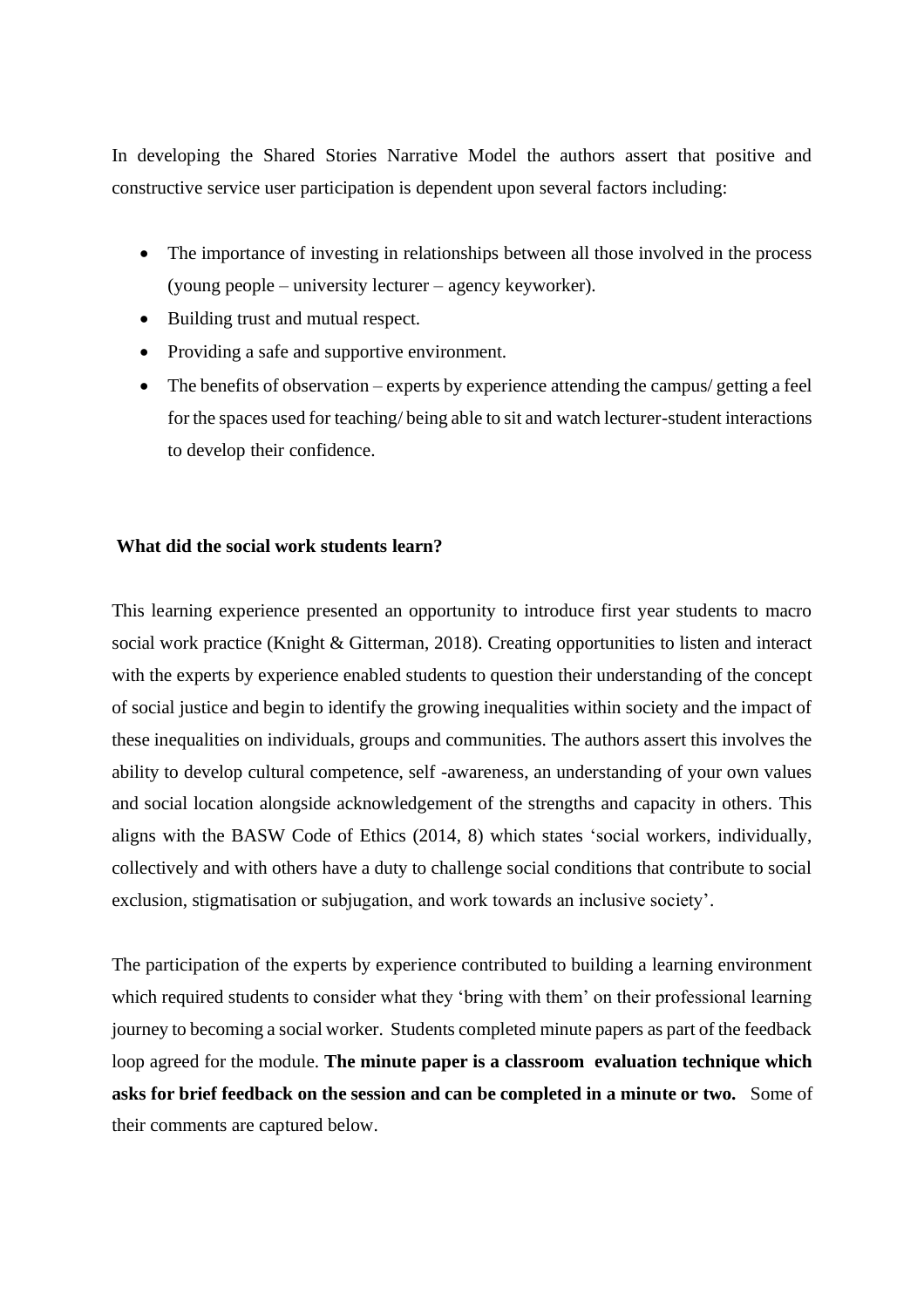Student 1: I can relate to Betty's story as I grew up in a kinship care placement. When I think back to being Betty's age, I would not have had the confidence to share my story with anyone never mind a group of social work students. It is good to see that the system is changing. Today's session was authentic and refreshing.

Student 2: I had many preconceived ideas (some positive and negative) about meeting the experts by experience. What I took away from today was that I need to be more aware of my own personal value base so that I do not become an oppressive social worker.

Student 3: Listening to the stories from the experts by experience today has made me think about what kind of social worker I want to be. It is the simple things like taking time to get to know the young person and stopping for a minute to think about how the other person feels given all the stuff they are dealing with. The importance of viewing service users and carers as experts will stay with me for my studies and beyond.

Student 4: For me, I was nervous going into the interview and even more nervous hearing feedback from Betty, she was really positive, and it made me think about power and how it would feel as a service user waiting to hear your social worker's decision.

#### **Considerations in Using the Shared Stories Narrative Model**

As part of their learning journey students need to be able to work with service users in a way that promotes inclusion and meaningful participation. The application of the narrative model is the beginning stage for service user participation as experts by experience share their lived experience, knowledge and perspectives with students in the PFPL module. It also provides students with the opportunity to challenge stereotypes and personal values in a safe environment in preparation for their first **practice learning opportunity**.

Another important aspect to consider is resilience. Dill et al., (2016) discuss the negative impact that less than positive feedback can have on students and this has been observed by the authors. Building the feedback component into the Shared Stories Narrative Model created a space for the young people to provide constructive feedback to students. It is a learning curve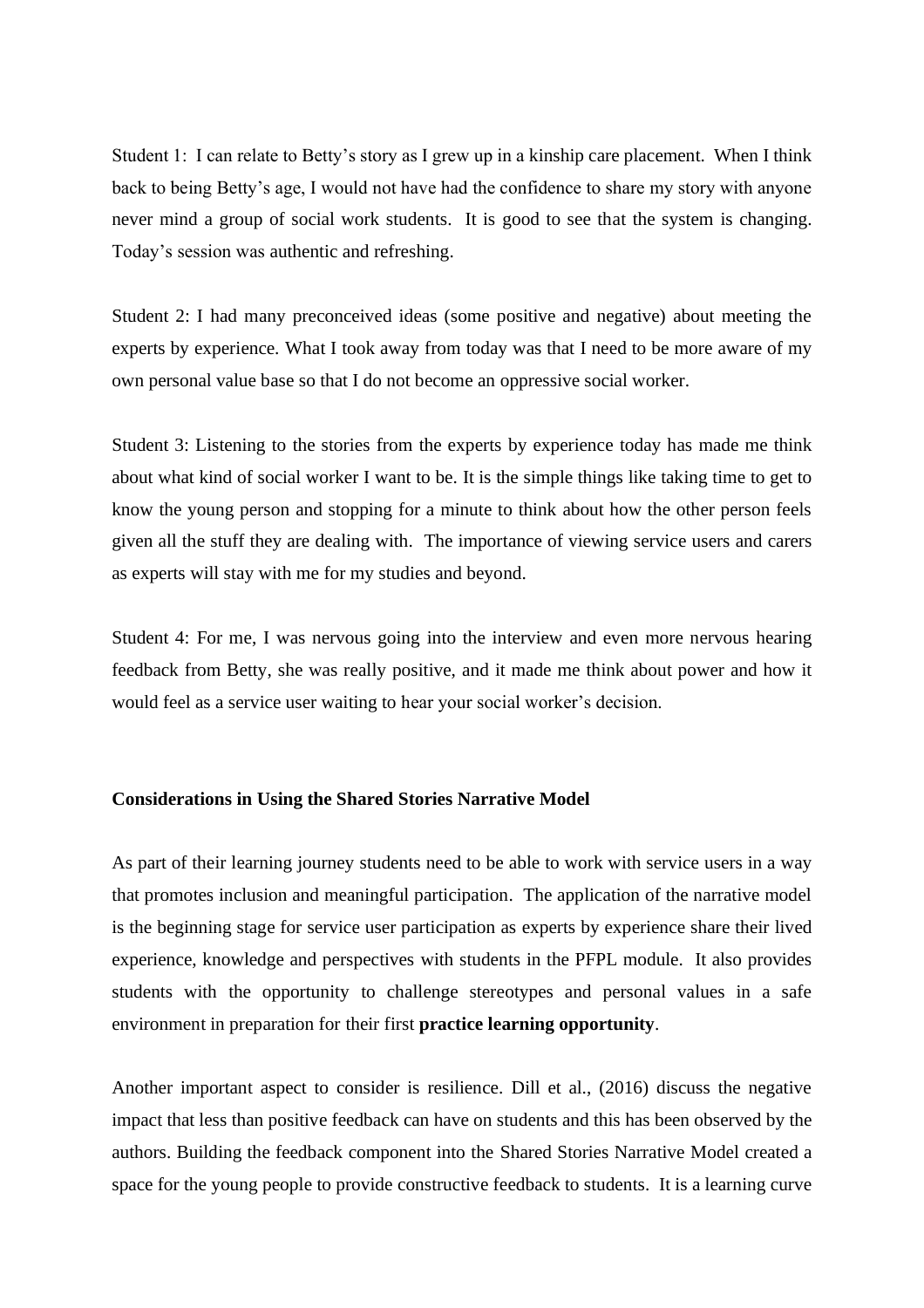for students and one that helps them to acknowledge that social work is a challenging profession, in which we are often working with people whose lives have been severely impacted by a myriad of different life events and circumstances. This also helps students to **recognise** that experts by experience knowledge is not focused on negatives; the young people were able to share aspects of the positive experiences they have had and what this meant to them. It is important to encourage service users to become actively involved in social work education in ways that are flexible, accessible and responsive to where they are at in their own lives. **Social Care Institute for Excellence (2013) highlighted** the need for ongoing review to ensure that co-production is meaningful and making a difference for all of those involved.

#### **Preparing students for placement**

Whilst this model has been developed to promote service user involvement within social work training in Northern Ireland, it can also be applied with students in university with their tutor through individual or small group tutorials. The individual and group tutorials can be the starting point for students to explore and examine their own personal value base and attitudes held prior to starting their learning journey (Harrison, 2009).

#### **Developing self-knowledge**

The model can be used in supervision between a student and practice educator. Our own personal narrative is derived from our own personal experience which helps to shape our life story. Miehls & Moffatt (2000, 339) comment 'the student's complex self is fundamental in the development of the social work identity.' As students begin their social work **practice learning opportunity** it is important that they understand their own personal narrative and reasons for wanting to be a social worker. This resonates with the work of Lister (2000, 131) who highlighted the importance of 'the exploration of personal values and political beliefs as fundamental to social work training.'

It is important for students to ask themselves:

- What do you feel makes a good social worker?
- What do you think you will be expected to do as a social worker?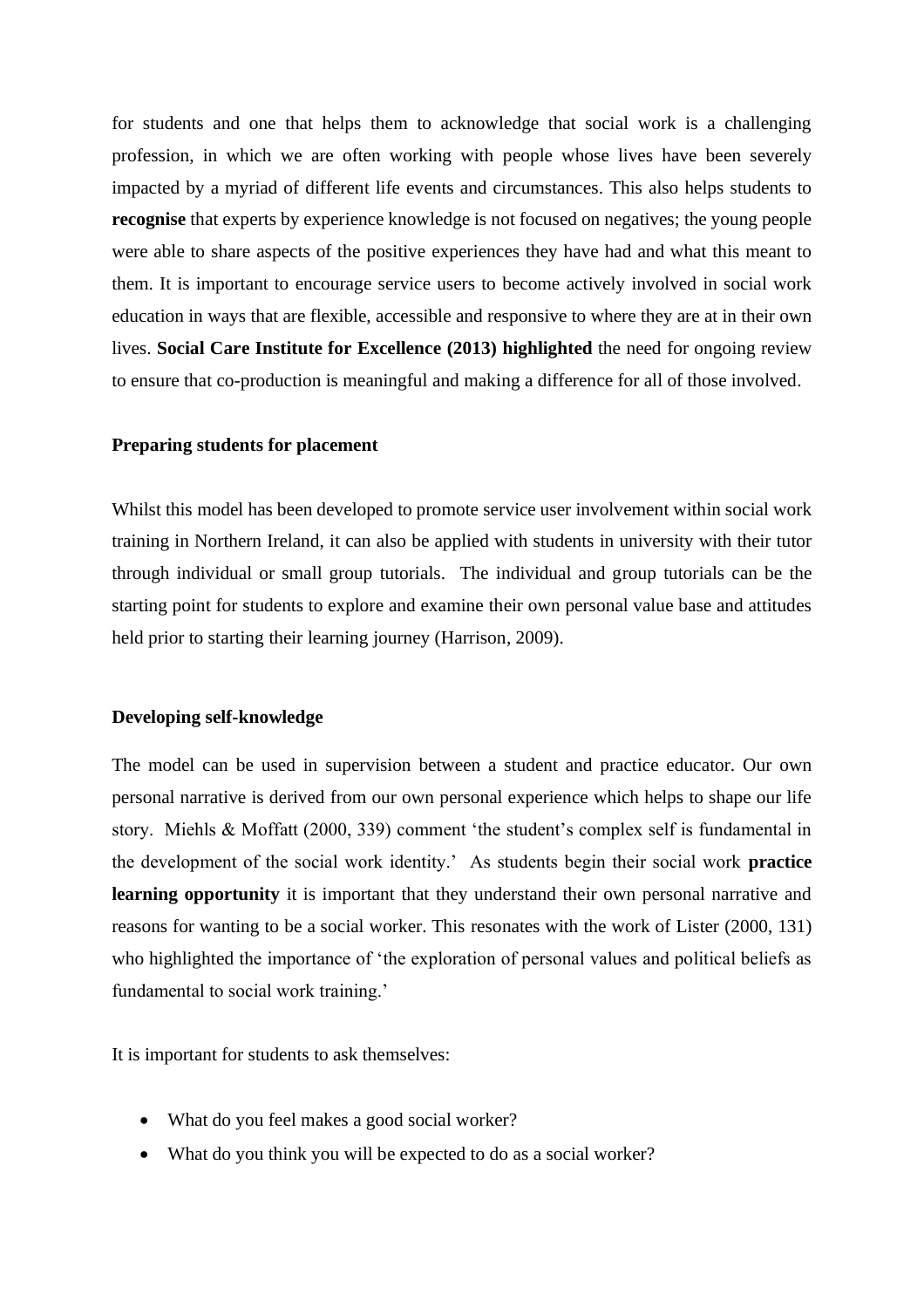McTighe (2018, 173) concurs 'it is essential that we be deeply in touch with that story and the way it motivates us.'

## **Conclusion**

The authors assert that the Shared Stories Narrative Model has something to offer in helping to build capacity, sustainability and involvement of experts by experience and service users' perspectives within social work education. This is not a 'quick fix' model. It requires authentic and genuine relationship building over time with individuals who want to contribute to educating social work students by sharing their expert knowledge of what it is like to have social work involvement in their lives. Levy et al., (2015, 876) concur 'Getting to know service users and carers at a personal level, requires valuing service users and carers as individuals and valuing the knowledge and experience they have.' The authors assert that the Shared Stories model is central to introducing social work students to the 'self-other' relationship dynamic. Young people recognised as more than their story (Sadd, 2011) or a case file, instead as experts with specialist knowledge to exchange and share with students at the beginning of their professional learning journeys. Students need to develop their emotional and relational skills for professional practice by making meaning from learning through listening.

The case example in this paper illustrates how the model is ideally suited to support experts by experience to share 'managed' aspects of their unique life histories with social work students. This process enabled the young people we worked with to develop their confidence and selfesteem as captured in some of their feedback comments. It also opened the door for social work students to consider the impact they may have (positive or negative) when building relationships with service users, carers and survivors who often do not have a choice in the worker they are allocated.

For social work educators and practitioners the Shared Stories Narrative Model offers an inclusive framework to coordinate and embed service users, carers and survivors pivotal involvement in educating the future social work workforce.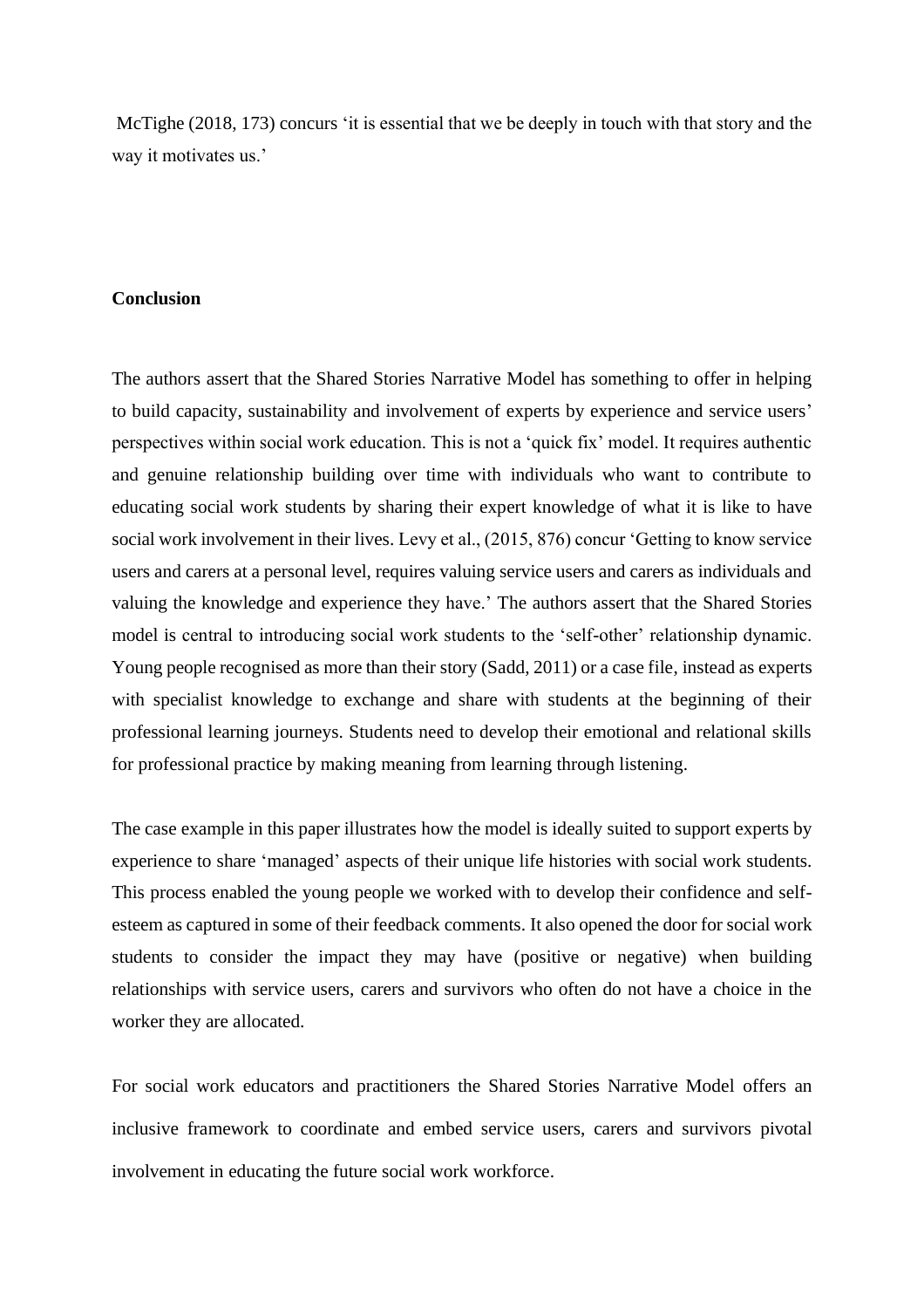## **References**

**British Association of Social Workers (BASW) 2014.** *The Code of Ethics for Social Work***, [available from** 

**[https://www.basw.co.uk/system/files/resources/Code%20of%20Ethics%20Aug18.pdf,](https://www.basw.co.uk/system/files/resources/Code%20of%20Ethics%20Aug18.pdf) (Accessed on 5th October 2019).** 

Belenky, M., Clinchy, B., Goldberger, N. and Tarule, J. 1986. *Women's Ways of Knowing*, Basic Books, New York.

Department of Health Northern Ireland. 2016. *Health and Wellbeing 2026: Delivering Together Report*, [available from] [https://www.health-ni.gov.uk/sites/default/files/publications/health/health](https://www.health-ni.gov.uk/sites/default/files/publications/health/health-and-wellbeing-2026-delivering-together.pdf)[and-wellbeing-2026-delivering-together.pdf](https://www.health-ni.gov.uk/sites/default/files/publications/health/health-and-wellbeing-2026-delivering-together.pdf) (Accessed 10th July 2019).

Dill, K., Montgomery, L., Davidson, G. and Duffy, J. 2016. 'Service User Involvement in Social Work Education: The Road Less Travelled', *Field Educator,* 6, 2 :1-11.

Duffy, J. 2012. Service user involvement in teaching about conflict- an exploration of the issues. *International Social Work*, 55, 5: 720-739.

Duffy, J., MacDermott, D., and Lytle, J. 2018. *Quality Improvement Plan to widen the Involvement of Service Users and Carers in the Northern Ireland Degree in Social Work*, Belfast: NIDSWP.

Feize, L. and Faver, C. 2019. 'Teaching self-awareness: social work educators' endeavors and struggles', *Social Work Education*, 38:2: 159-176, DOI: 10.1080/02615479.2018.1523383.

Fook, J., Ryan, M., & Hawkins, L. 2000. *Professional Expertise: Practice, Theory and Education for Working in Uncertainty*, London: Whiting and Birch.

Gibson, M. 2012. Narrative Practice and Social Work Education: 'Using a Narrative Approach in Social Work Practice Education to Develop Struggling Social Work Students', *Practice*, 24:1, 53-65, DOI: 10.1080/09503153.2011.647681.

Gubruim, J. and Holstein, J. 1998. Narrative Practice and the coherence of personal stories, *The Sociological Quarterly*, 39, 1: 163-187.

Gutman, C., Kraiem, Y., Criden, W., & Yalon-Chamovitz, S. 2012. 'Deconstructing hierarchies: A pedagogical model with service user co-teachers'. *Social Work Education,* 31, 2: 202-214.

Howe, D. 2008. *The Emotionally Intelligent Social Worker,* Basingstoke: Palgrave:

Hugman, R. 2005. *New approaches in ethics for the caring profession.* Basingstoke: Palgrave MacMillan.

Knight, C. & Gitterman, A. 2018. Merging Micro and Macro Intervention: Social Work Practice with Groups in the Community, *Journal of Social Work Education*, 54:1, 3-17, DOI: 10.1080/10437797.2017.1404521.

Leonard, K., Yates, J., Nanhoo, F., McLeish, S., Little, J., St Louis, R. and Stewart, W. 2015. 'Speed Mentoring in Teaching and Learning: Young people with experience of the care system mentor social work students', *Social Work Education,* 34:6: 666-681, DOI: 10.1080/02615479.2015.1040385.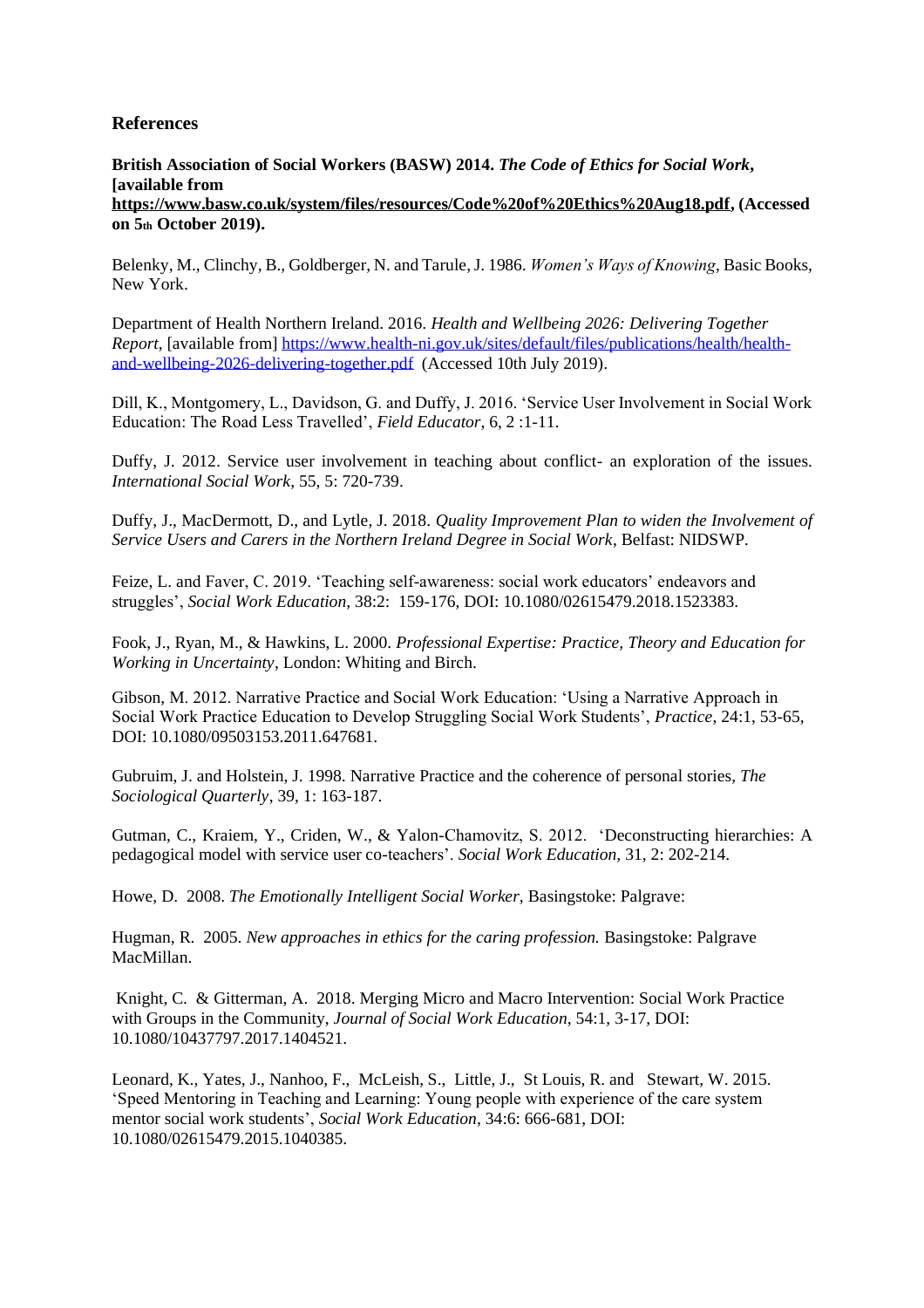Levy, S., Aiton, R., Doig, J., Dow, J.P., Brown, S., Hunter, L. and McNeil, R. 2016. 'Outcomes focused user involvement in social work education: applying knowledge to practice', *Social Work Education,* 35:8: 866-877, DOI: 10.1080/02615479.2016.1240160.

Lister, P. 2000. 'Mature students and transfer of learning' in Cree, V. & McCauley, C. (Eds) *Transfer of Learning in Professional and Vocational Education,* London: Routledge.

Authors' own. 2016.

Author's own. 2019.

McIlveen, U., Campbell, G., Somerville, M., and Horgan, B. 2017. 'Building Relationships to Enable Change' in Mc Colgan, M. & McMullin, C. (Eds) *Doing Relationship Based Social Work: A Practical Guide to Building Relationships and Enabling Change*, London: Jessica Kingsley.

McLaughlin, H. 2009. What's in a name: 'Client', 'Patient', 'Customer', 'Consumer', 'Expert by Experience', 'Service User'—What's next? *British Journal of Social Work, 39*, 1101–1117.

McTighe, J. P. 2018. *Narrative Theory in Clinical Social Work Practice*, Springer, 2018. ProQuest eBook Central,[available from]

[https://ebookcentral.proquest.com/lib/ulster/detail.action?docID=5215002.](https://ebookcentral.proquest.com/lib/ulster/detail.action?docID=5215002) (Accessed on 8th July 2019)

Malin, R. and Kalman, H. 2018. Social work students' reflections on challenges during field education, Journal of social work, 18, 4: 541-467, DOI: 10.1177/1468017316654362.

Miehls, D and Moffatt, K. 2000. 'Constructing social work identity based on the reflective self', *British Journal of Social Work*, 30, 3: 339-348.

Northern Ireland Social Care Council. 2008. *The Principles and Quality Standards for Participation*, Belfast: NISCC.

Northern Ireland Social Care Council. 2009. Practice learning requirements for the degree in social work (revised), Belfast: NISCC.

Northern Ireland Social Care Council. 2014a. The second periodic review of the degree in social work, Belfast: NISCC.

Northern Ireland Social Care Council. 2014b. *Framework Specification for the Degree in Social Work*, Belfast: NISCC.

Northern Ireland Social Care Council. 2015. *The Standards of Conduct for Social Work Students*, Belfast: NISCC.

Northern Ireland Social Care Council. 2019. *Review of the Degree in Social Work, Report 14,* Belfast: NISCC.

Pritzker, S. & Richards-Schuster, K. (2016) 'Promoting Young People's Participation: Exploring Social Works' Contribution to the Literature, *Journal of Social Work,* 61, 3, pp217-226.